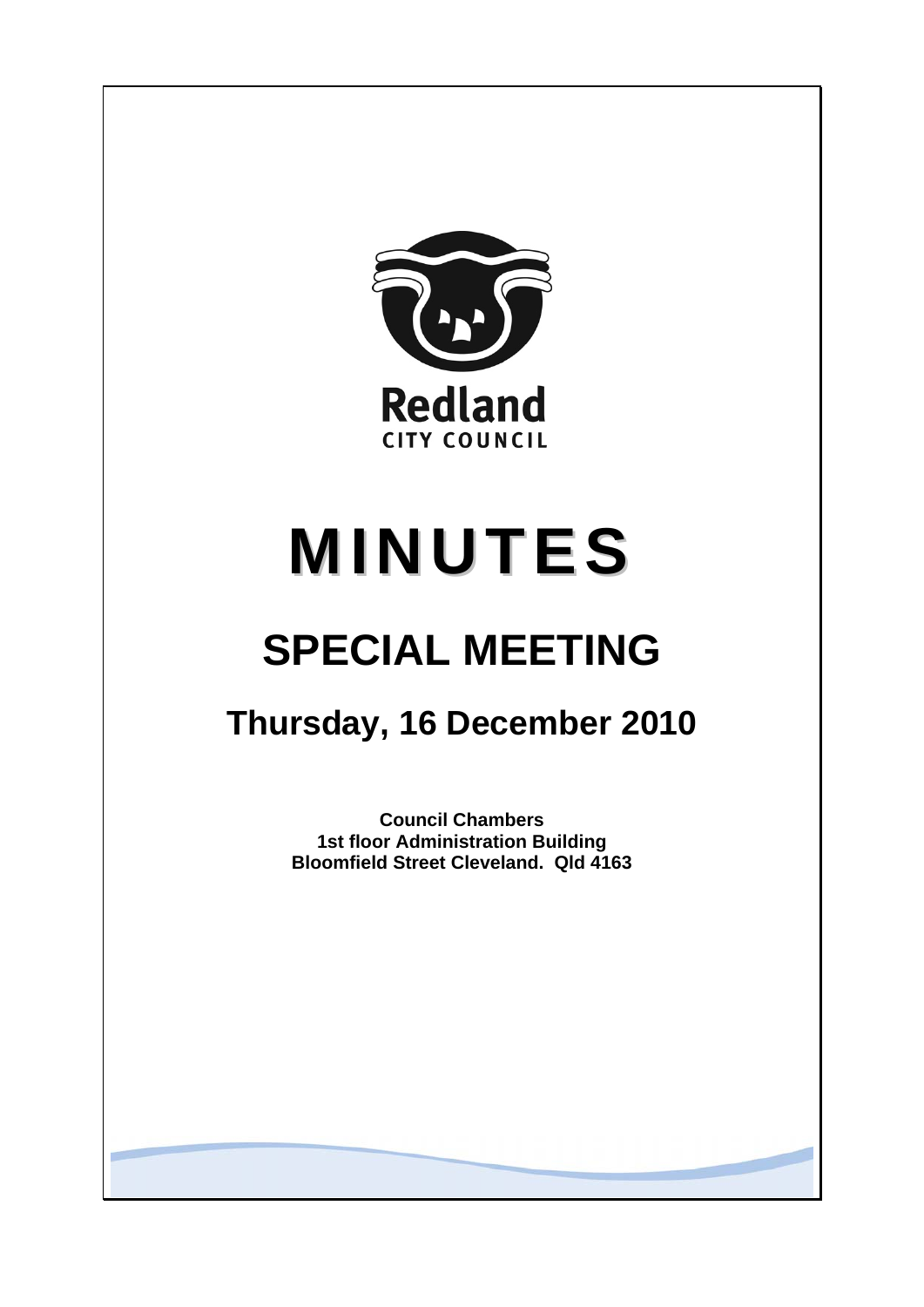#### **TABLE OF CONTENTS**

| <b>ITEM</b>    |     | <b>SUBJECT</b>                                                                                | <b>PAGE NO</b> |
|----------------|-----|-----------------------------------------------------------------------------------------------|----------------|
| 1              |     |                                                                                               |                |
| $\overline{2}$ |     |                                                                                               |                |
| 3              |     |                                                                                               |                |
| 4              |     | <b>MATERIAL PERSONAL INTEREST AND CONFLICT OF INTEREST3</b>                                   |                |
| 5              |     |                                                                                               |                |
|                | 5.1 | <b>STRATEGIC FRAMEWORK - SOUTHERN MORETON</b>                                                 |                |
|                | 5.2 | <b>SMBI INTEGRATED LOCAL TRANSPORT PLAN UPDATE 15</b>                                         |                |
| 6              |     |                                                                                               |                |
|                | 6.1 | SMBI WATER TRANSPORT ALTERNATIVE ROUTE                                                        |                |
|                | 6.2 | <b>REDLAND BAY CENTRE AND FORESHORE MASTER</b><br>PLAN: ALTERNATIVE IMPLEMENTATION STRATEGY22 |                |
|                | 6.3 | <b>COMMUNICATIONS STRATEGY - SOUTHERN</b>                                                     |                |
|                | 6.4 | <b>NATIVE TITLE: INDIGENOUS LAND USE AGREEMENT</b>                                            |                |
|                | 6.5 | <b>COMPLAINT REGARDING MT COTTON BIOMASS</b>                                                  |                |
| $\overline{7}$ |     |                                                                                               |                |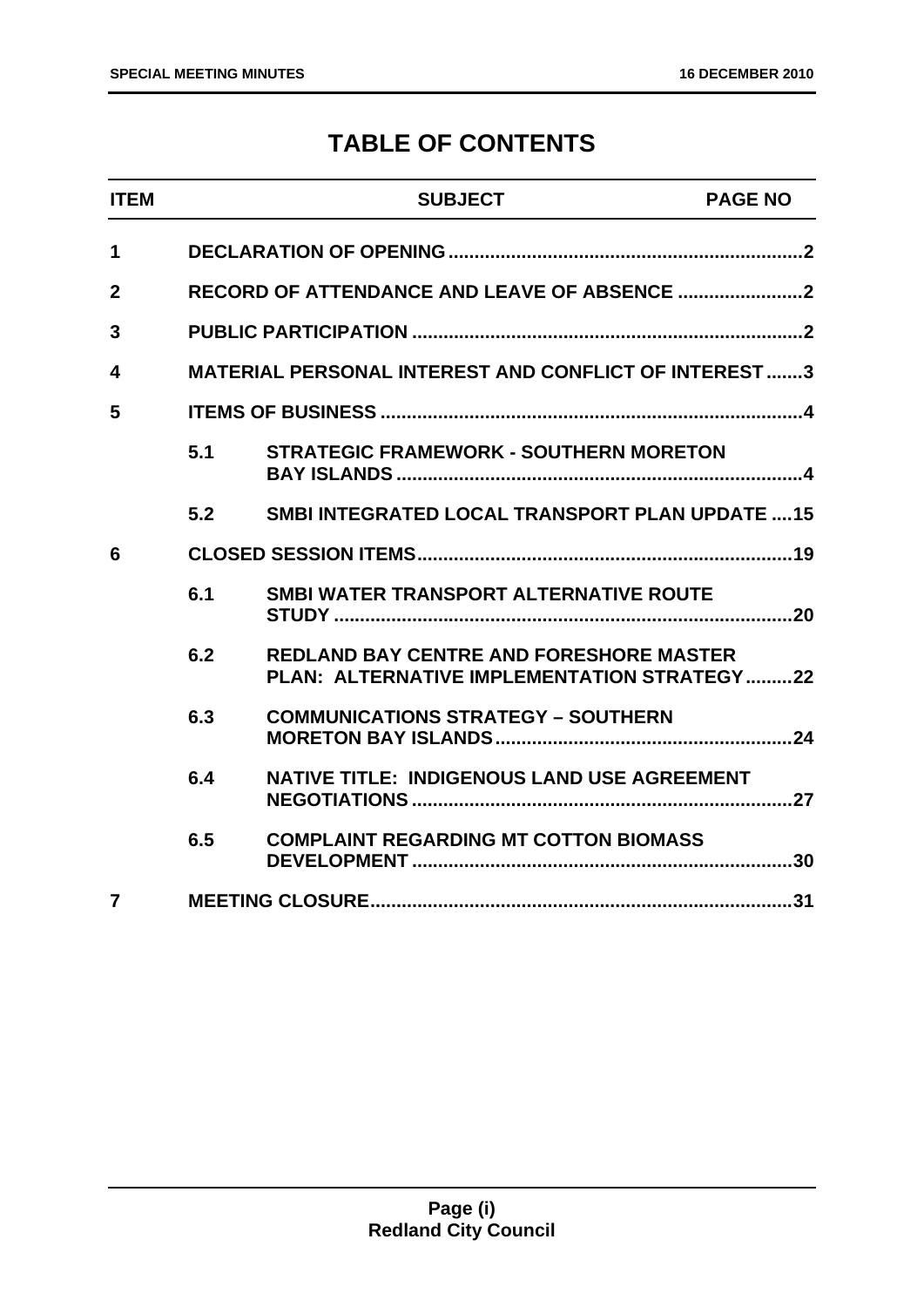#### <span id="page-2-0"></span>**1 DECLARATION OF OPENING**

The Mayor declared the meeting open at 9.06am.

#### **2 RECORD OF ATTENDANCE AND LEAVE OF ABSENCE**

#### **PRESENT:**

| Members:            |                                        |
|---------------------|----------------------------------------|
| Cr M Hobson PSM     | Mayor                                  |
| Cr M Elliott        | Deputy Mayor and Councillor Division 7 |
| Cr W Boglary        | <b>Councillor Division 1</b>           |
| Cr C Ogilvie        | <b>Councillor Division 2</b>           |
| Cr D Henry          | <b>Councillor Division 3</b>           |
| Cr J Burns          | <b>Councillor Division 4</b>           |
| Cr B Townsend       | <b>Councillor Division 5</b>           |
| Cr T Bowler         | Councillor Division 6                  |
| <b>Cr K Reimers</b> | <b>Councillor Division 8</b>           |
| Cr K Williams       | Councillor Division 9                  |
| Cr H Murray         | <b>Councillor Division 10</b>          |

#### Executive Leadership Group:

| Mr G Stevenson PSM | <b>Chief Executive Officer</b>                               |
|--------------------|--------------------------------------------------------------|
| Mr P Navin         | <b>Acting General Manager Customer Services</b>              |
| Mr N Clarke        | <b>General Manager Governance</b>                            |
| Mr G Underwood     | <b>General Manager Planning &amp; Policy</b>                 |
| Mr M Drydale       | <b>General Manager Corporate Services</b>                    |
| Mrs T Averay       | <b>General Manager Development &amp; Community Standards</b> |

| Officers:    |                                              |  |
|--------------|----------------------------------------------|--|
| Mr D Elliott | Manager Infrastructure Planning              |  |
| Mr A Ross    | <b>Manager Legal Services</b>                |  |
| Mr D Carter  | <b>Principal Advisor Natural Environment</b> |  |
| Minutes:     |                                              |  |

<u>Minutes.</u><br>Mrs J Parfitt Corporate Meetings & Registers Team Leader

#### **3 PUBLIC PARTICIPATION**

#### **MOTION TO ADJOURN MEETING**

| Moved by:    | <b>Cr Williams</b> |
|--------------|--------------------|
| Seconded by: | <b>Cr Townsend</b> |

That Council adjourn the meeting for a 15 minute public participation segment.

#### CARRIED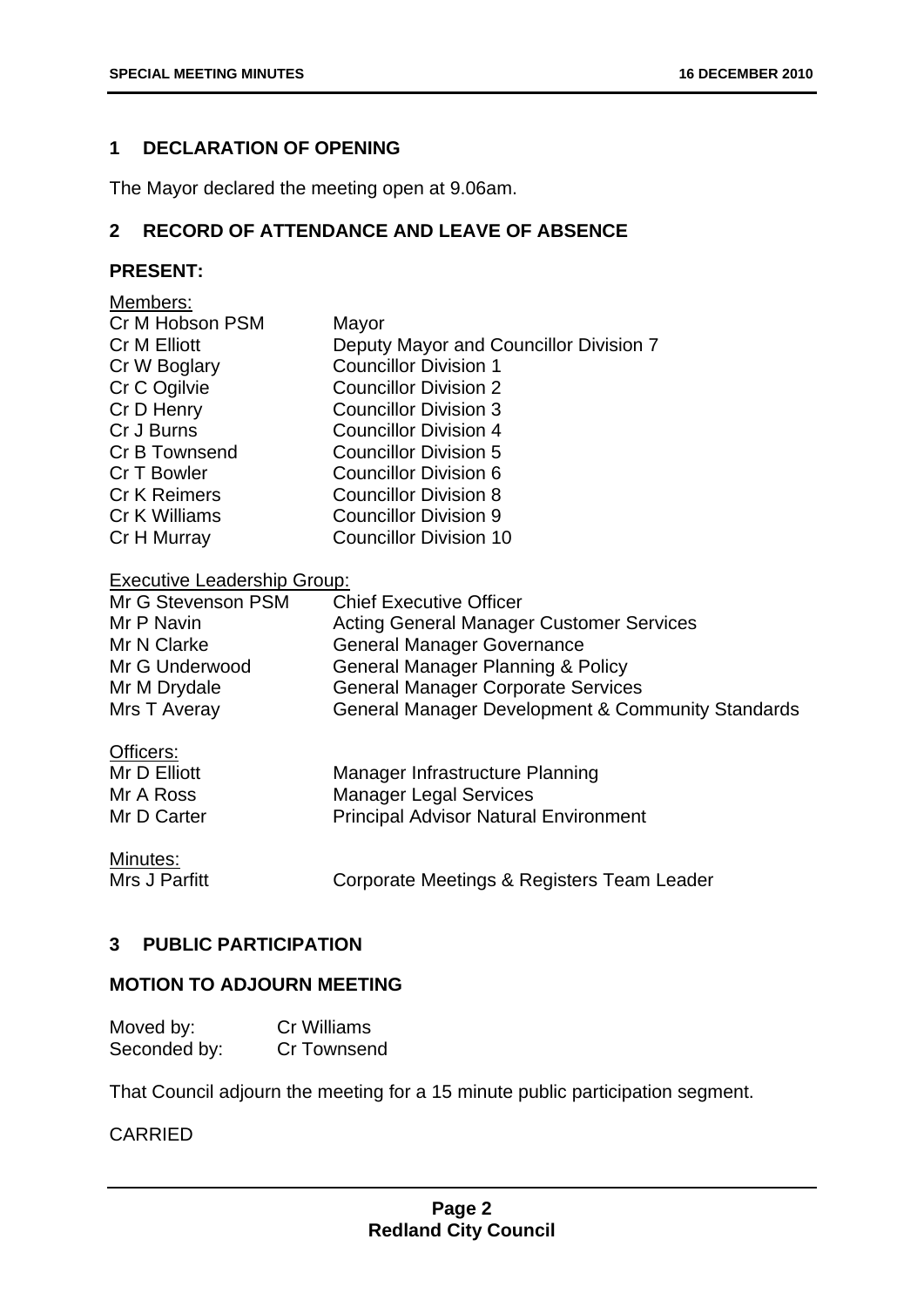- <span id="page-3-0"></span>1. Mr R Harris, of Macleay Island, addressed Council in relation to various SMBI issues and parking at Weinam Creek.
- 2. Mr R Schmidt, of Russell Island and member of the SMBI Communities Advisory Committee, addressed Council in relation to items to be discussed at today's meeting.

#### **MOTION TO RESUME MEETING**

| Moved by:    | Cr Williams       |
|--------------|-------------------|
| Seconded by: | <b>Cr Reimers</b> |

That the meeting proceedings resume.

#### CARRIED

#### **4 MATERIAL PERSONAL INTEREST AND CONFLICT OF INTEREST**

The Mayor reminded Councillors of their responsibilities in relation sections 172, 173 and 174 of the *Local Government Act 2009*.

#### **COUNCILLOR ABSENCES DURING MEETING**

Cr Bowler left the meeting at 10.03am and returned at 10.07am during item 5.2 Cr Townsend left the meeting at 10.03am and returned at 10.04am during item 5.2 Cr Ogilvie left the meeting at 10.14am and returned at 10.17am during item 5.2 Cr Elliott left the meeting at 10.38am and returned at 10.40am during item 5.2 The meeting adjourned at 10.45am and resumed at 10.59am Cr Williams left the meeting at 10.45am and returned at 11.07am during item 6.1 Cr Townsend left the meeting at 11.01am and returned at 11.03am during item 6.1 Cr Elliott left the meeting at 11.04am and returned at 11.06am during item 6.1 Cr Ogilvie left the meeting at 11.17am and returned at 11.28am during item 6.1 Cr Elliott left the meeting at 11.37am and returned at 11.56am during item 6.1 Cr Townsend left the meeting at 11.47am and returned at 11.49am during item 6.1 Cr Ogilvie left the meeting at 12.08pm and returned at 12.09pm during item 6.1 Cr Murray left the meeting at 12.45pm during item 6.1 and returned at 1.14pm during item 6.2 Cr Boglary left the meeting at 12.57pm and returned at 1.02pm during item 6.2 Cr Ogivlie left the meeting at 1.20pm and returned at 1.21pm during item 6.2 Cr Burns left the meeting at 1.22pm and returned at 1.24pm during item 6.2 Cr Elliott left the meeting at 1.44pm at the conclusion of item 6.2 and returned at 2.25pm during item 6.4 Cr Townsend left the meeting at 1.44pm at the conclusion of item 6.2 and returned at 1.48pm at the commencement of item 6.4 Cr Burns left the meeting at 1.59pm and returned at 2.02pm during item 6.4 Cr Murray left the meeting at 2.01pm and returned at 2.15pm during item 6.4 Cr Williams left the meeting at 2.01pm and returned at 2.03pm during item 6.4 Cr Townsend left the meeting at 2.11pm and returned at 2.14 during item 6.4 Cr Henry left the meeting at 2.26pm and returned at 2.27pm during item 6.4 Cr Burns left the meeting at 2.34pm and returned at 2.35pm during item 6.4 Cr Townsend left the meeting at 2.36pm and returned at 2.43pm during item 6.4 Cr Elliott left the meeting at 3.28pm and returned at 3.32pm during item 6.5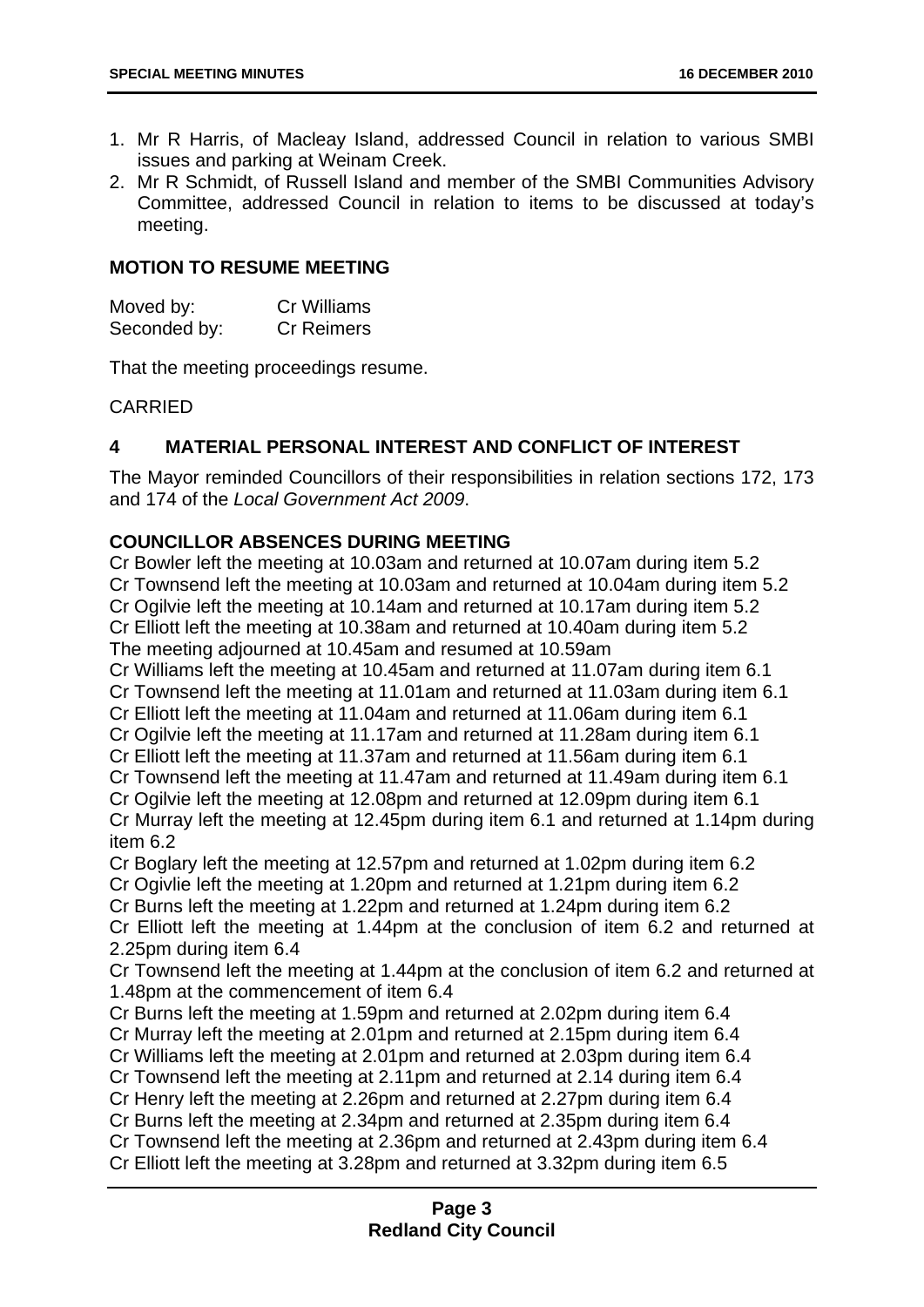#### <span id="page-4-0"></span>**5 ITEMS OF BUSINESS**

#### **5.1 STRATEGIC FRAMEWORK - SOUTHERN MORETON BAY ISLANDS**

| <b>Dataworks Filename:</b>       | <b>LUP SMBI - General</b>                               |
|----------------------------------|---------------------------------------------------------|
| <b>Attachments:</b>              | <b>Strategic Framework</b>                              |
| <b>Responsible Officer Name:</b> | <b>Gary Stevenson</b><br><b>Chief Executive Officer</b> |
| <b>Author Name:</b>              | <b>Gary Stevenson</b><br><b>Chief Executive Officer</b> |

#### **EXECUTIVE SUMMARY**

Following Council's adoption of the Strategic Framework (attached) for addressing SMBI Issues in February 2009, there has been significant implementation effort and a number of solid outcomes. The critical affirmation of implementation of the final stages of the Strategic Framework is timely to ensure best outcomes are secured.

#### **PURPOSE**

The purpose of this report is to present a review of the implementation of the Strategic Framework to date and to affirm the remaining implementation stages.

#### **BACKGROUND**

In adopting the Strategic Framework in February 2009, it was evident that there were a number of significant issues that were unique to SMBI which presented a challenge to their communities and to Council. Over many years, Council had endeavoured to address the issues and while there have been many incremental changes, there appeared to have been little resolution of some of the underlying problems.

Council therefore established a framework that aimed to address governance, community engagement, planning, lobbying and implementation needs, and to create a strong mandate for future action. To be successful it requires a whole new way of thinking – a paradigm shift along with consolidation or integration of the good work already done before.

#### **ISSUES**

A number of significant issues were summarised in the Strategic Framework (see attached), which also acknowledged environmental and social strengths that exist within the communities of SMBI, as the unique lifestyle characteristics attract many visitors and residents alike. However, the focus of the Strategic Framework was to address the infrastructure and servicing challenges and to build community confidence and support.

Council has worked diligently to address many of the issues and has invested considerable effort and unprecedented capital to address the challenges and to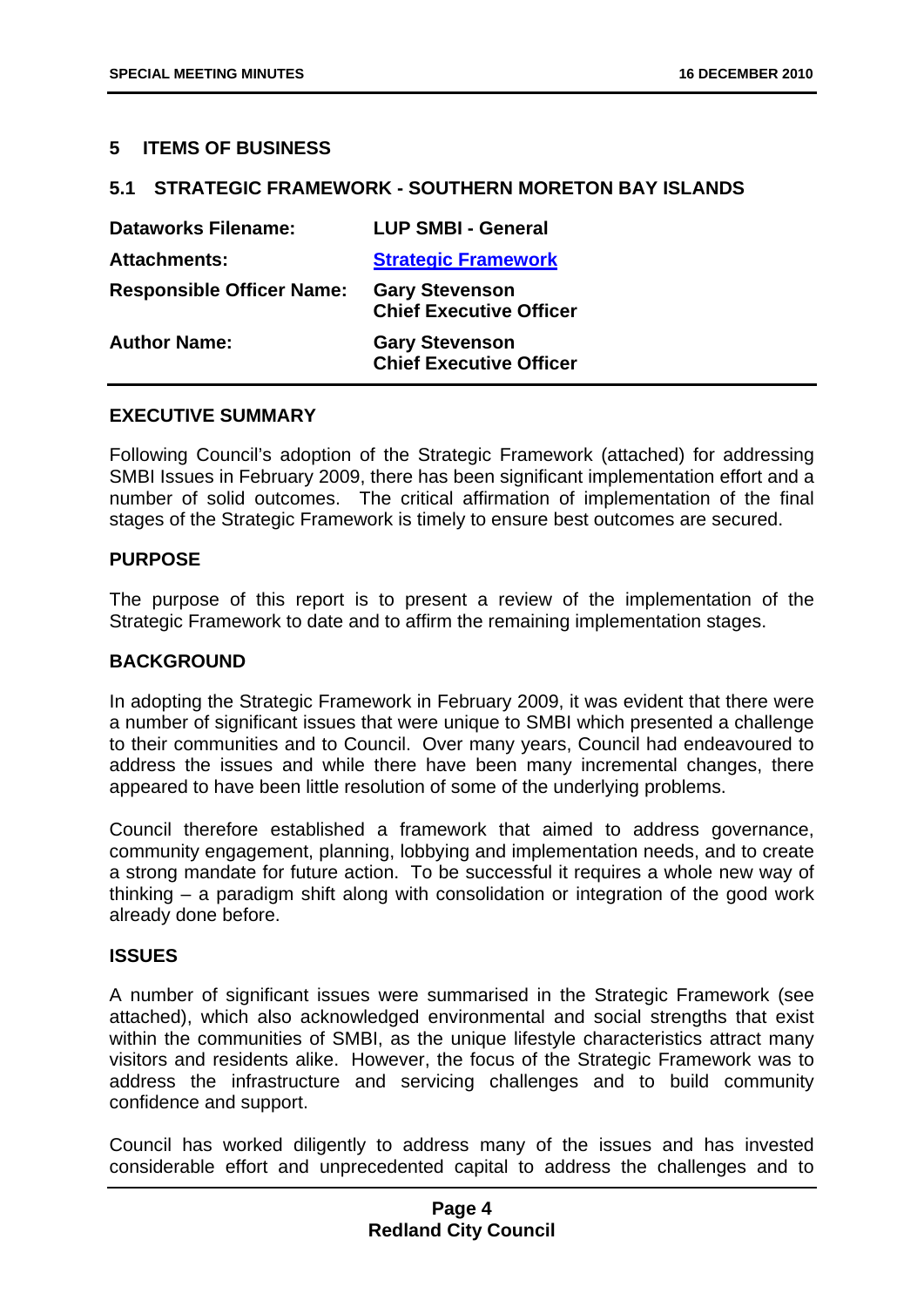implement the Strategic Framework, and the current state can be described as follows;

- The legacy of poorly planned early land development then under the jurisdiction of State Government with little regard to infrastructure requirements (eg drainage paths and land for community purposes) still remains however Council's land management and planning initiatives are evidence of a progressive mitigation;
- There is still a significant back-log of civil infrastructure development for current and future population however this is being reduced by significantly increased capital investment in recent years largely funded by the Communities through increased rates;
- There is still a significant back-log of social infrastructure development and sub-optimal services for current and future population however this is being reduced by significantly increased capital investment in recent years largely funded by the Communities through increased rates and with the support of local and regional community organisations;
- Transport planning is better integrated as a result of lobbying State Government by Council and the community however the integration of transport services has not yet been fully achieved;
- Council (own-source) revenue capacity is nearing its maximum threshold and ratepayers are expressing stronger reactions to increases partly reflecting the general cost-of-living pressures;
- There is still limited prospect for future developer contribution revenue which will not change;
- There is still minimal State and Commonwealth Government support but lobbying by Council and the Communities continues;
- High cost of operations, maintenance and construction has not changed though Council programming and increased investment has achieved some economies of scale;
- Relative isolation and associated communication and transport challenges has not changed;
- Entrenched community discontent continues to be expressed by some interest groups but appears to be mostly fixated on topical issues and projects (eg mainland parking and alternative barge routes);
- The recent city-wide Community Satisfaction Survey results indicate comparatively lower satisfaction levels for SMBI communities;
- Disparate representative and interest groups continue to be active with conflicting and competing lobby efforts on the topical issues and projects (eg mainland parking vs alternative barge routes vs bridge proposals) rather than combining initiatives and focusing on the bigger picture;
- While generally operating very effectively within the community, there has been some dissatisfaction expressed in relation to the SMBI Community Advisory Committee by some interest groups and individuals actively attacking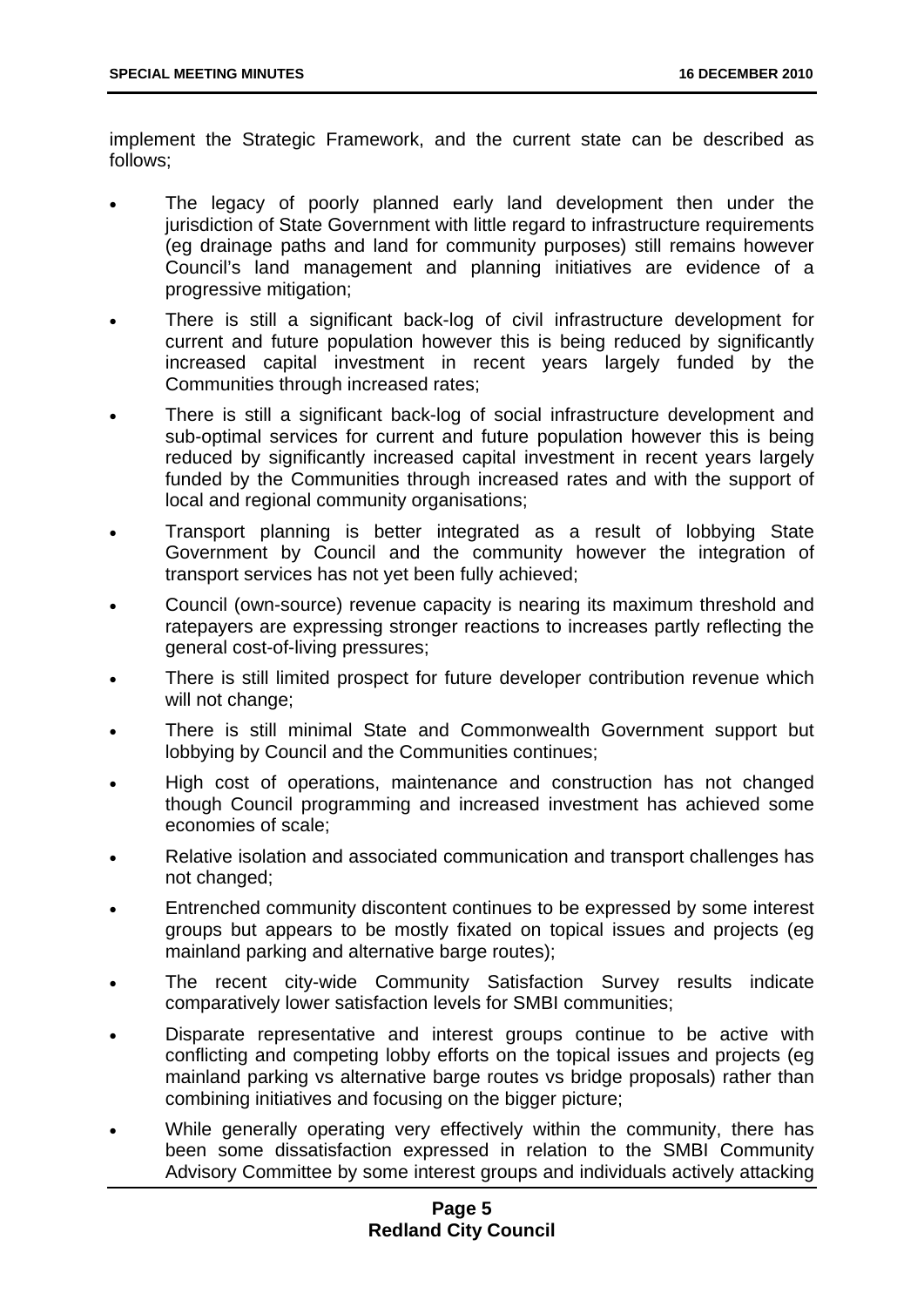and attempting to undermine the credibility of the Committee, despite the Committee's voluntary efforts to constructively contribute to the implementation of the Strategic Framework.

The Strategic Framework contains six core initiatives as follows;

- 1. To establish an effective community engagement/governance framework that displaces the perceived need for emerging radical forums and political opportunists and that strengthens the decision-making interface between Council and the communities.
- 2. To establish a firm Council position on the future service levels for SMBI communities, and also to adopt a strategy for sustainable development and maintenance of these service levels.
- 3. To review funding sources and establish strategic policy direction regarding funding sources to address the SMBI infrastructure backlog.
- 4. To secure State Government commitment for long-term and substantial funding to address the SMBI civil and social infrastructure deficiencies.
- 5. To develop a position with regard to possible State Govt/Council creation of a medium-long term Integrated Transport Plan.
- 6. To adequately resource the management of the various initiatives.

Council actions in implementing the Strategic Framework include the following;

#### SMBI community engagement

In accordance with the Strategic framework council appointed two Councillors and ten community members to the SMBI Community Advisory Committee which has been operating since June 2009. The Committee has conducted 10 workshops reviewing every aspect of infrastructure, economic, social and environmental planning for the SMBI communities. A total of 26.5 hours have been spent in workshops.

The Committee has also conducted 8 formal Advisory Committee meetings and on each occasion has presented the outcomes of its workshops and meetings to the Council for its formal consideration.

5 of these Committee meetings have been held on the islands and on each occasion the meeting was open to public attendance and observation and on each occasion the meeting invited members of the community present to address the Committee on any issue they wish. The most recent meeting held on Lamb Island on 16 November 2010, had approximately 30 members of the community present.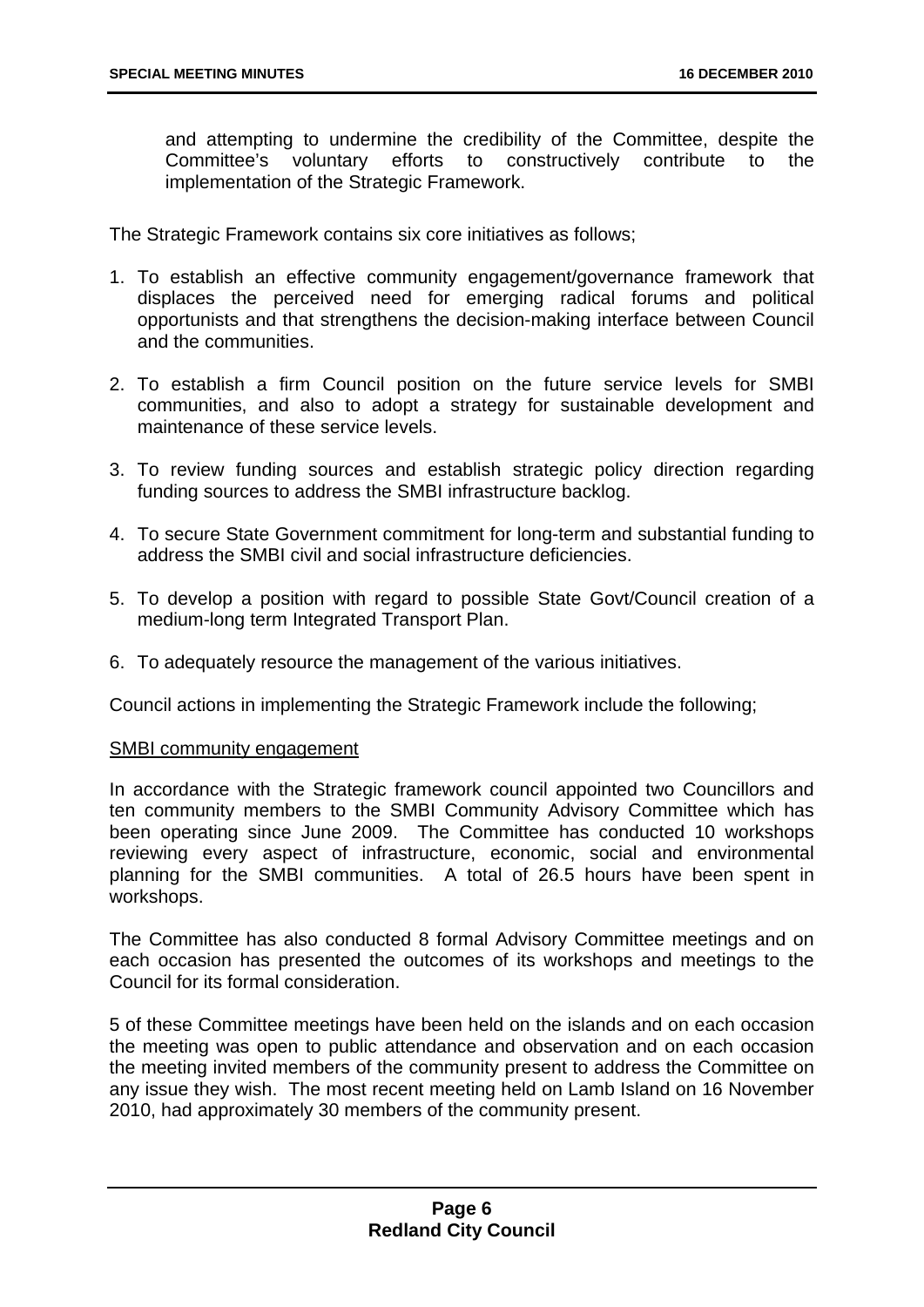The Committee's work is accruing to the point where it will consider and make recommendations on revised infrastructure and service planning for the community's future. This is expected to occur in mid 2011.

Committee members have offered a wide range of perspectives and Council has valued the voluntary commitment made by Committee members which has been quite substantial.

Unfortunately the establishment of the Committee has attracted some opposition and as such the initiative has not completely displaced the perceived need for establishment of single-issue interest and lobby groups, but it has most certainly strengthened the decision-making interface between Council and the communities.

Council officers, the Mayor and Divisional Councillor have invested extraordinary time and effort and have introduced a number of initiatives to engage the community with considerable success.

#### Revised SMBI Strategic Plan (previously SMBIPLUS)

Council has progressively been revising the assumptions and conclusions that lead to its previous adoption of the SMBI Planning and Land Use Strategy (SMBIPLUS) in 2000. That document had been developed in conjunction with State Government and the Communities and has ever since guided Council in its management of growth on the islands.

The SMBI Community Advisory Committee has played a crucial role in advising Council on the revision of various elements of the SMBIPLUS and it is expected that a new plan will be presented to Council for its review in mid 2011. Following community engagement on this plan the Council will be asked to formally adopt the new plan.

Progress has been steady and despite the substantial workload involved, the timeframes for finalisation of this project are expected to be met.

#### Revised Integrated Local Transport Plan (ILTP)

Council has completed the initial stage of its revision of the ILTP and has released a Discussion Paper for public consultation prior to preparing and adopting the revised ILTP.

To reach this stage Council has engaged independent experts to undertake research and community engagement (eg Macleay Island Speak-out and independent travel pattern surveys) to ensure that its assumptions and conclusions will be based on accurate and current information.

Community engagement activities have included (but not limited to) the following;

• Interactive SpeakOut session on Macleay Island attended by approximately 500 people (280 attendees registered on the day)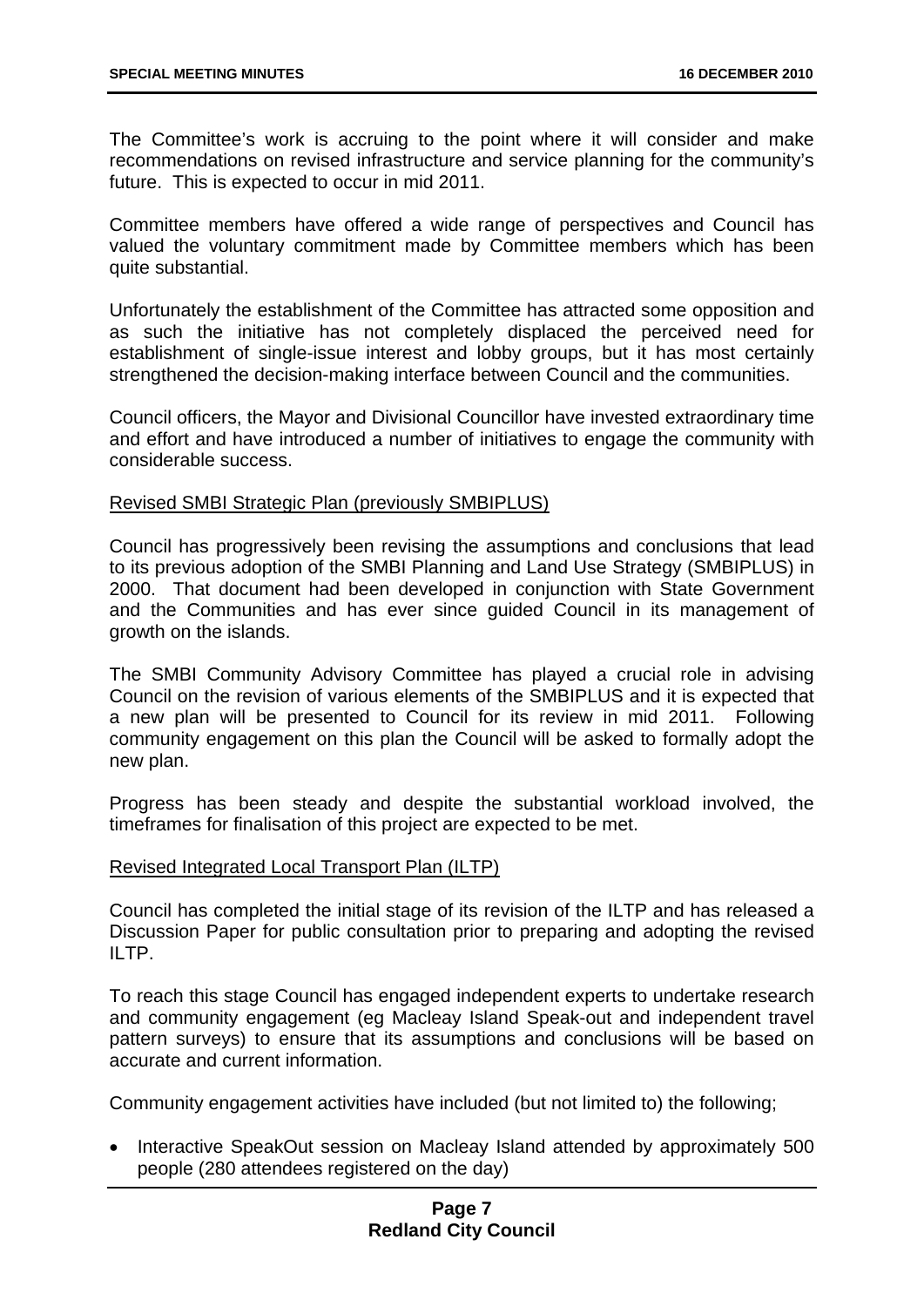- Independent and comprehensive mobility survey with 706 respondents
- Meetings with interest groups including Our Parking Spot

Further community engagement activity will be undertaken early in 2011 as part of the next stage of this project including invitations to respond to the Discussion Paper and a further SpeakOut session planned for Russell Island.

The revision of the ILTP has also involved consultation with other relevant government agencies (eg Department of Transport and Main Roads and Translink) and private sector service providers.

Importantly Council has also commissioned an independent study into future marine transport routes which assess economic and environmental issues relating to alternative future routes. This study will be considered as an important element of the ILTP and its findings will be released publicly.

#### Redland Bay Centre and Foreshore Master Plan (RBC&FMP)

Council adopted this Master Plan late in 2008 but the implementation of the Weinam Ck parking initiatives is subject to Council addressing other aspects of the Master Plan, including the ILTP and a socio-economic impact assessment relating to the parking initiatives. The latter of these tasks is expected to be undertaken early in 2011.

Council's current intention was to commence Weinam Ck car-parks capital works during mid 2011, subject to satisfactory completion of the precedent tasks and has budgeted accordingly in its Capital Works Program. Necessary preparation for this project has been provisionally progressed eg (survey, design etc…).

However expressions of interest by private sector have prompted Council to consider alternative strategies for its implementation approach to the whole of the Master Plan. This is the subject of later reports in this Special Council Meeting agenda.

It is noted that the single aspect of Weinam Ck parking charges and availability has attracted the vast majority of attention and objection from the communities. While it is understandable that this potentially immediate impact on the community has been predominant, it is unfortunate that fixation on this narrow aspect has distracted due consideration of other more profound planning issues.

#### Transport initiatives

Council has actively engaged and lobbied government and private transport providers to pursue opportunities to enhance the level of bus service and the level of integration between bus and ferry transport services.

Translink has responded with specific proposals for bus service improvements and integrated ticketing, however requires Council to fully fund these improvements at a very significant cost.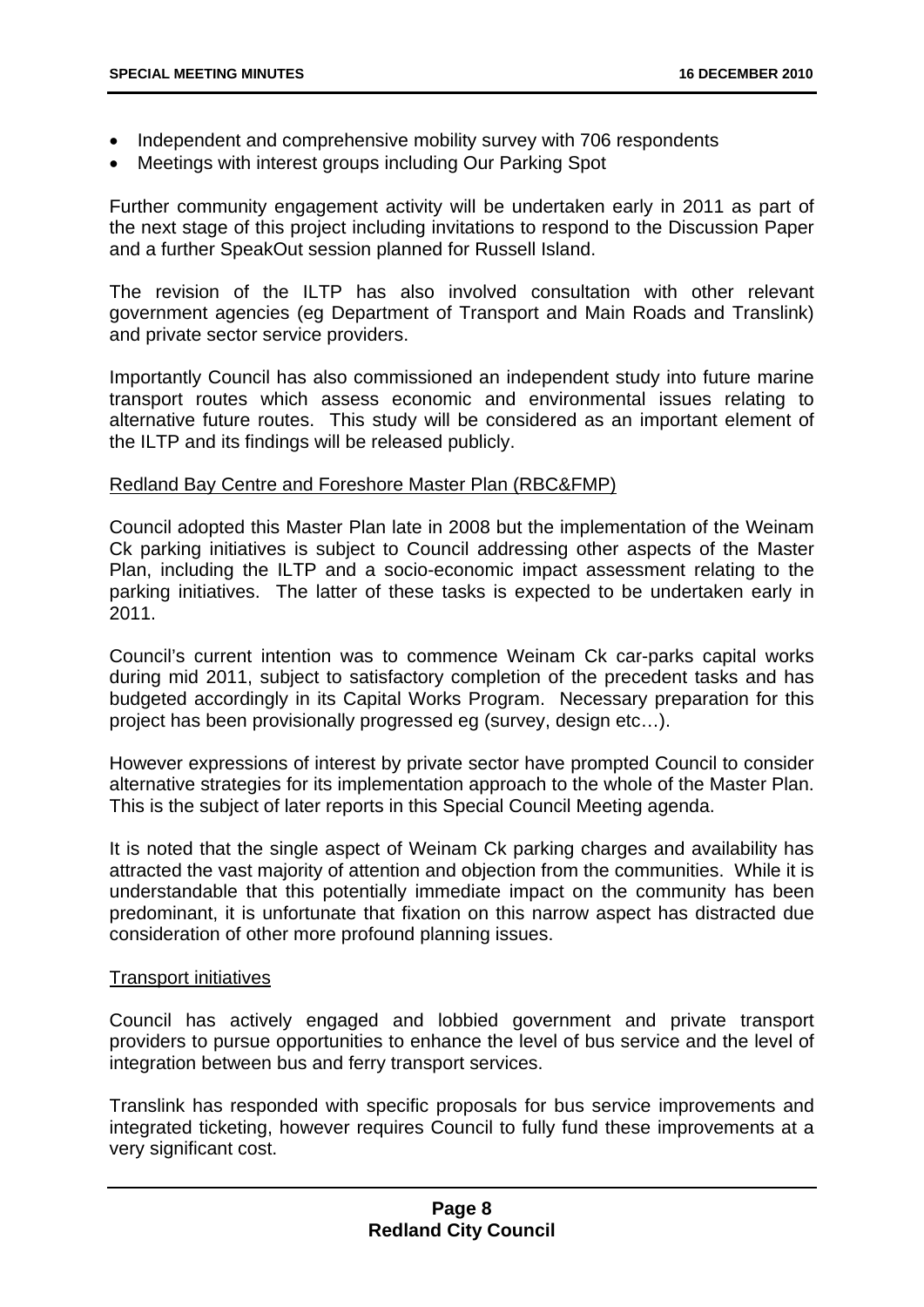Council will continue to negotiate with Translink following the completion of the ILTP.

Council has also engaged Translink in relation to necessary improvements at Weinam Creek and has secured commitment from Translink for significant capital funding to construct improved facilities which will significantly enhance safety and amenity for passengers at this important inter-modal transport facility.

It is intended that such improvement would be undertaken in conjunction with Council's major capital improvements to the parking facilities.

Council has also continued planning for other major transport projects including the proposed boat ramp and car-park extension on Macleay Island. This significant capital project is currently subject to development approval processes and public submissions have been invited. This project will be funded by Council's general fund, rather than the SMBI infrastructure reserve.

In relation to the islands' road networks, Council has increased the capital investment into road construction in recent years as illustrated in the table below;

Most of this program has been funded by the SMBI Infrastructure reserve but it has been supplemented by capital funding from the general fund.

Another important initiative being considered by Council is to use debt funding to significantly accelerate the capital investment into constructing the SMBI road network. In addition to accelerating the works program, this initiative would spread the burden of funding the backlog infrastructure works over future generations rather than calling on current rate-payers to fund it all. This option will be considered by Council during its 2011/12 budget deliberations.

Council has also recently released results of independent studies regarding residents' concerns of the potential health impact of dust for Council's roads. The results indicate that dust emissions are within acceptable health standards.

#### Other initiatives

Council has continued to pursue a range of economic, social and environmental initiatives. The most recent significant project announced by Council is the Southern Russell Island Conservation Park. This will be a major contribution to that Island's future environmental and social amenity.

Council has also committed to planning of other social infrastructure projects including major open space and recreational projects eg Pat's Park, Jock Kennedy Park, Kennedy's Farm.

Council also continues to plan for major social infrastructure projects in accordance with its Social Infrastructure Plan, including a significant Health Hub initiative to serve the Redland Bay and SMBI communities.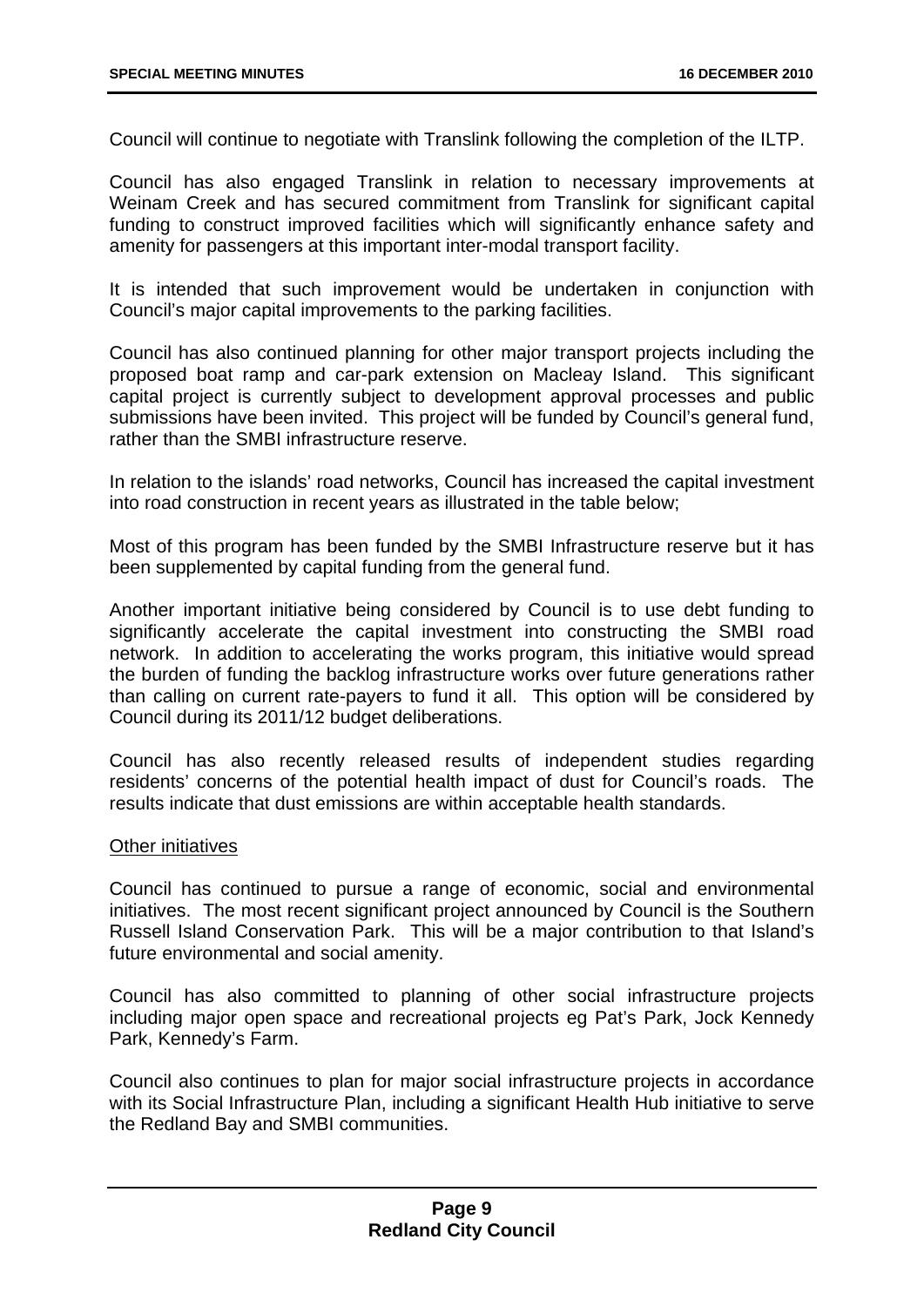Council's commitment to a more sustainable waste management strategy has continued and includes the significant improvements planned and budgeted for island facilities (eg Macleay Island Transfer Station), integrated mainland waste disposal and recycling arrangements along with remediation of previous landfills.

In accordance with the Strategic Framework, Council has established dedicated resources to implement its initiatives and unlike any other community within Redland City, SMBI communities are uniquely served by a senior officer dedicated to the implementation of the Strategic Framework and to facilitate the work of the SMBI Community Advisory Committee.

#### Funding initiatives

During early 2010 Council undertook a significant review of its Revenue Policy including major rates reform. This was undertaken with the active involvement of the community including the following;

- Invitation to all ratepayers to nominate to participate in a Focus Group
- Establishment of the Focus Group which included SMBI representatives
- Preparation of Reform Proposals
- Internet forum discussion on specific issues
- Community survey conducted by independent company

Council finally adopted its new Revenue Policy which resulted in a number of key reforms;

- 1. Segregation of SMBI revenue and expenditure to ensure transparency of the financial position and sustainability for the Island Communities and to illustrate an unsustainable situation to State Government
- 2. Creation of new vacant land rate category
- 3. Simplification of rate categories and bandings
- 4. Introduction of a Convergence Ratio to manage the extreme upper rate impacts
- 5. Change to Minimum General Rate to reduce the number of properties on this rating level
- 6. Proposed use of debt funding to accelerate the infrastructure backlog program.

These revenue reforms and other important sustainability initiatives in Council's Long-term Financial Strategy will enhance the future capacity of Council to address the SMBI issues. However it is blatantly apparent that Council and the Communities (through rates funding) simply do not have the capacity to finance the infrastructure backlog.

The only way that Council and the Communities will be able to address the future needs of the islands' communities, is for State Government to provide very significant capital funding support.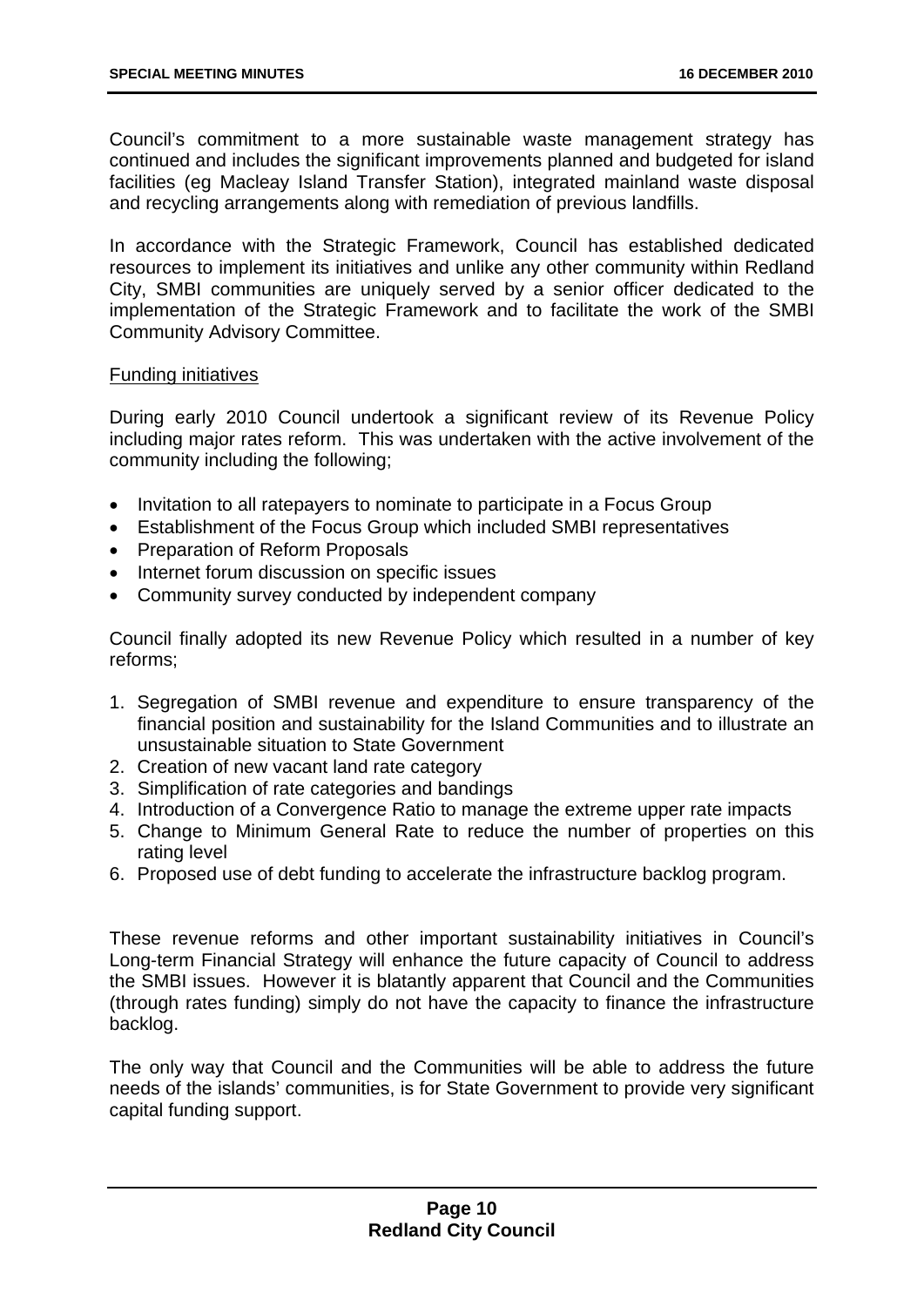This is a critical element of the Strategic Framework which Council and the Communities must work collaboratively to secure a commitment from State Government.

Council also continues also to advocate to Allconnex Water the need to address sewerage needs of the islands' communities.

#### Senior Officers' (State Government and Council) Working Group

At the last State Government election, Council secured a commitment from Anna Bligh and Andrew Fraser to establish a high level officers working group between State Government and Council. This Working Group has since been established comprises senior representatives of seven State Government Departments and senior Council officers.

The Working Group has discussed many matters relating to economic, social and environmental planning for the islands and has also visited the islands to collectively inspect a number of aspects.

Some of the more significant issues discussed by the Working Group include;

- Transport;
- Major capital infrastructure;
- Conservation;
- Community and social infrastructure; and
- On-islands economic development.

It is anticipated that the Working Group's attention will focus on the critical need for State Government to make clear commitments to working with Council and the community to address the many issues. It is anticipated that the Working Group's advice will also be escalated to higher levels of the State Government bureaucracy in due course.

#### Advocacy to State Government

During the 2009 State Government elections Council intensively lobbied all candidates for the Redlands electorate and senior parliamentarians representing the major parties.

Council also commissioned independent survey of the communities and published the results of the survey which indicated the following;

- 78% of respondents said their vote would be influenced by the level of commitment made by the candidates to plan for and address the future needs of the SMBI communities
- 77% were either dissatisfied or very dissatisfied with what state governments had done in the past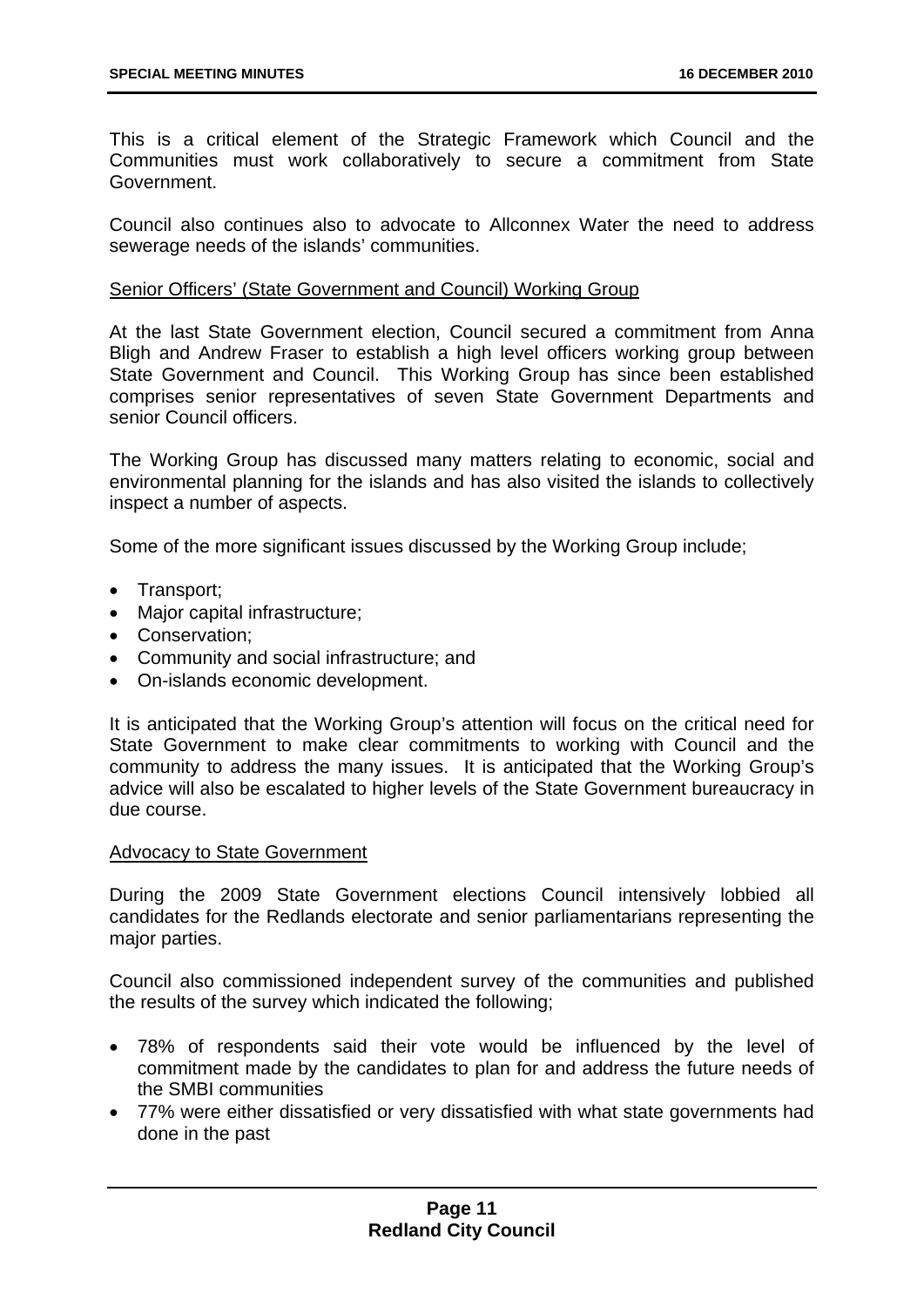- 91% said the state government in partnership with Council should provide significant funding for capital works
- 93% said that state government should commit to address the issues
- 95% said it was either important or very important that Council and the State Government should plan for and address the issues.

Council also sought a formal statement from candidates and then published the responses prior to the election.

Council has continued to lobby Ministers and senior officers of State Government including the Minister for Infrastructure Planning, Minister for Climate change and Sustainability, and the Minister for Transport. Council arranged an inspection of the islands which was attended by the Minister for Infrastructure Planning, the Hon Stirling Hinchliffe MP, both of which have visited the islands in recent months.

It is noted that the SMBI communities issues have been raised in parliament by successive local members and it is anticipated that this will continue. To be most effective however, such efforts will need to be in concert with Council's efforts, rather than opposing or contradictory.

To this end, the Chief Executive Officer intends to engage representatives of the various community interest groups in the near future to inform them of the achievements and directions set out in this report and in particular to encourage them to collaborate with Council and each other to secure essential support of State Government.

Advocacy will be intensified during 2011 in the lead-up to the next State Government election and will particularly draw upon the SMBIPLUS, the ILTP and the outputs of the Senior Officers Working Group to secure commitment from all candidates and the leaders of the major parties to significant capital and other involvement of the State Government to plan for and satisfy the needs of the islands communities.

This is a critical objective of the Strategic Framework and if unsuccessful Council and the communities will not be in a position to address the backlog infrastructure deficiencies.

#### **RELATIONSHIP TO CORPORATE PLAN**

The recommendation primarily supports Council's strategic priority to provide a clear organisational direction supported by effective leadership and a framework of policies, plans and strategies that are responsive to the community's needs and which promote accountable and ethical standards of practice.

#### **FINANCIAL IMPLICATIONS**

There is a need to allocate adequate resources to continue to implement the proposals. Importantly, the Strategic Framework does not seek to rely on Council as a sole respondent. The State Government will need to be convinced that it must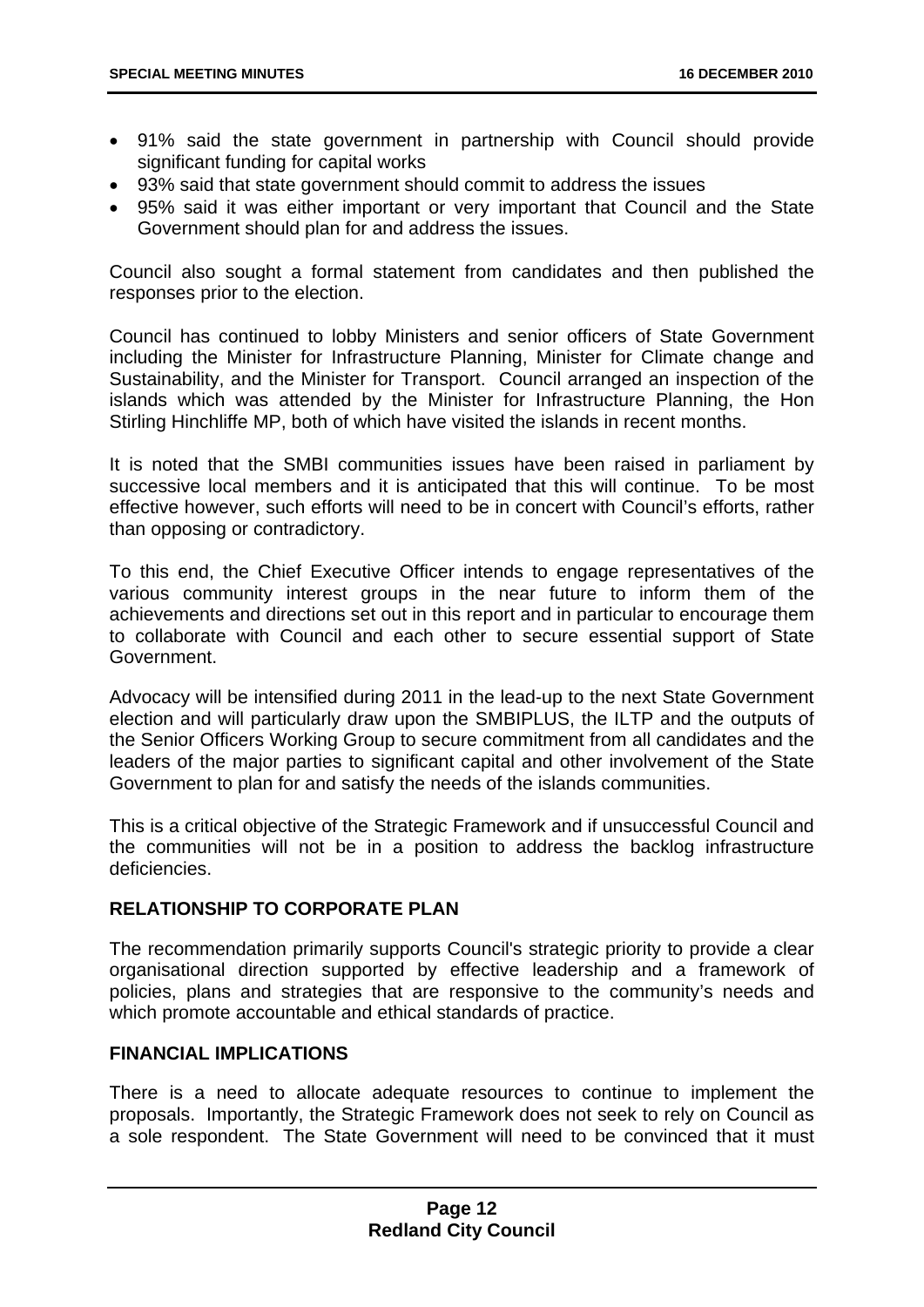accept responsibility for its past, and will need to be an active partner in delivery of the solutions for the future.

#### **PLANNING SCHEME IMPLICATIONS**

In the short term there are no implications for the Redland Planning Scheme, however, Strategic Planning outcomes may result in changes in due course.

#### **CONSULTATION**

This report was prepared with input from Planning & Policy Department officers, the Mayor and Divisional Councillor.

#### **OFFICER'S RECOMMENDATION**

That Council resolve to:

- 1. Note and endorse the report regarding implementation of the Strategic Framework for addressing SMBI issues;
- 2. Acknowledge the contribution of the SMBI Communities Advisory Committee; and
- 3. Note the Chief Executive Officer's intention to engage various community interest group representatives to inform them of the achievements and directions set out in this report and in particular to encourage them to collaborate with Council and each other to secure essential support of State Government.

#### **MOTION TO SUSPEND STANDING ORDERS**

| Moved by:    | <b>Cr Williams</b> |
|--------------|--------------------|
| Seconded by: | Cr Burns           |

That Standing Orders be suspended to allow discussion on this item.

#### CARRIED

#### **MOTION TO RESUME STANDING ORDERS**

| Moved by:    | <b>Cr Bowler</b>  |
|--------------|-------------------|
| Seconded by: | <b>Cr Reimers</b> |

That Standing Orders be resumed.

#### CARRIED

#### **PROPOSED MOTION**

| Moved by:    | Cr Williams |
|--------------|-------------|
| Seconded by: | Cr Burns    |

That Council resolve to:

1. Note and endorse the report regarding implementation of the Strategic Framework for addressing SMBI issues;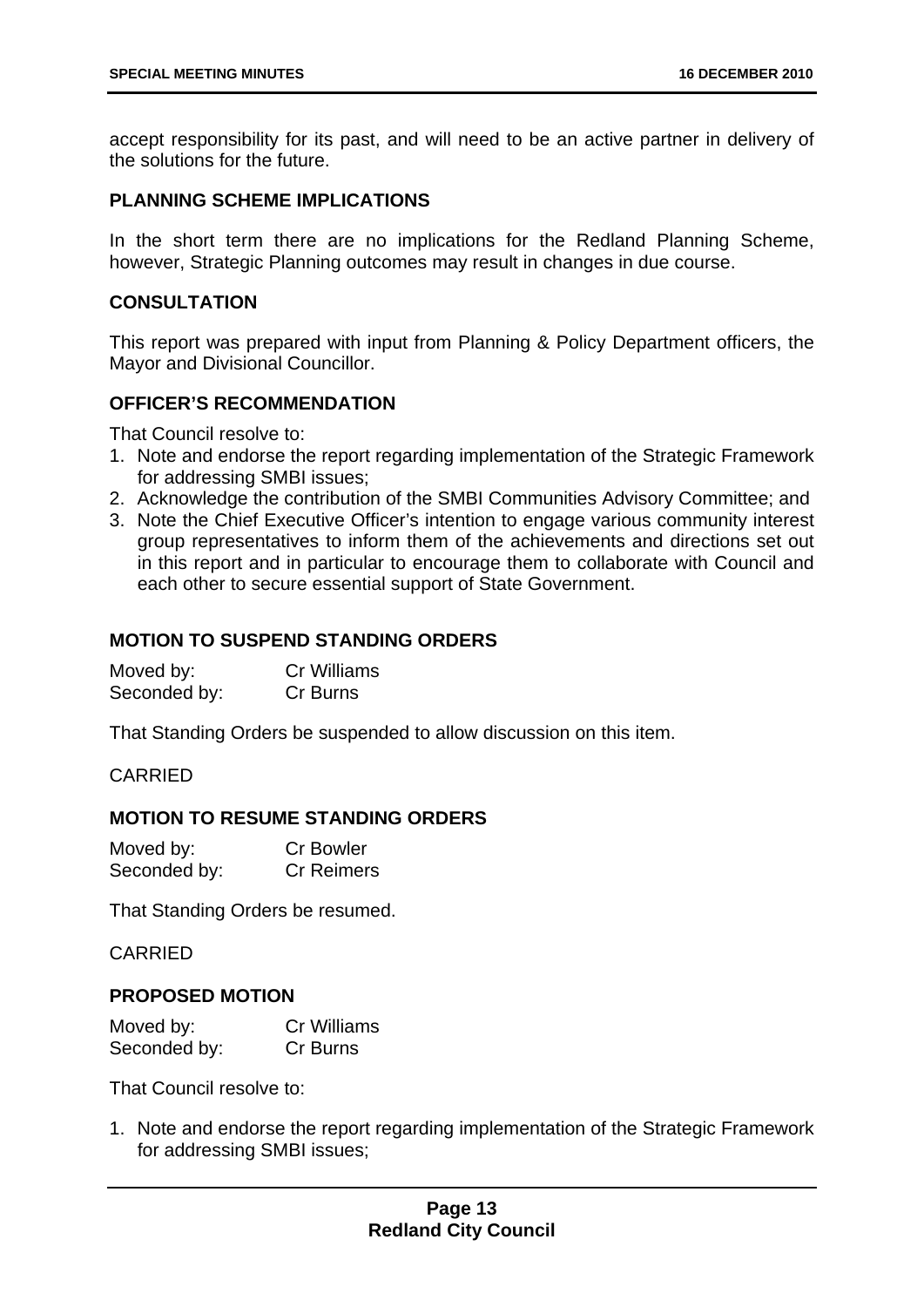- 2. Acknowledge the contribution of the SMBI Communities Advisory Committee;
- 3. Note the Chief Executive Officer's intention to engage various community interest group representatives to inform them of the achievements and directions set out in this report and in particular to encourage them to collaborate with Council and each other to secure essential support of State Government; and
- 4. That Council review the Terms of Reference for the SMBI Communities Advisory Committee in February 2011.

On being put to the vote the motion was LOST.

A division was called for.

Crs Burns and Williams voted in the affirmative.

Crs Reimers, Murray, Elliott, Bowler, Townsend, Henry, Ogilvie, Boglary and Hobson voted in the negative.

The motion was declared by the Mayor as LOST.

#### **COUNCIL RESOLUTION**

| Moved by:    | Cr Townsend |
|--------------|-------------|
| Seconded by: | Cr Boglary  |

#### **That Council resolve to:**

- **1. Note and endorse the report regarding implementation of the Strategic Framework for addressing SMBI issues;**
- **2. Acknowledge the contribution of the SMBI Communities Advisory Committee; and**
- **3. Note the Chief Executive Officer's intention to engage various community interest group representatives to inform them of the achievements and directions set out in this report and in particular to encourage them to collaborate with Council and each other to secure essential support of State Government.**

**CARRIED** (unanimously)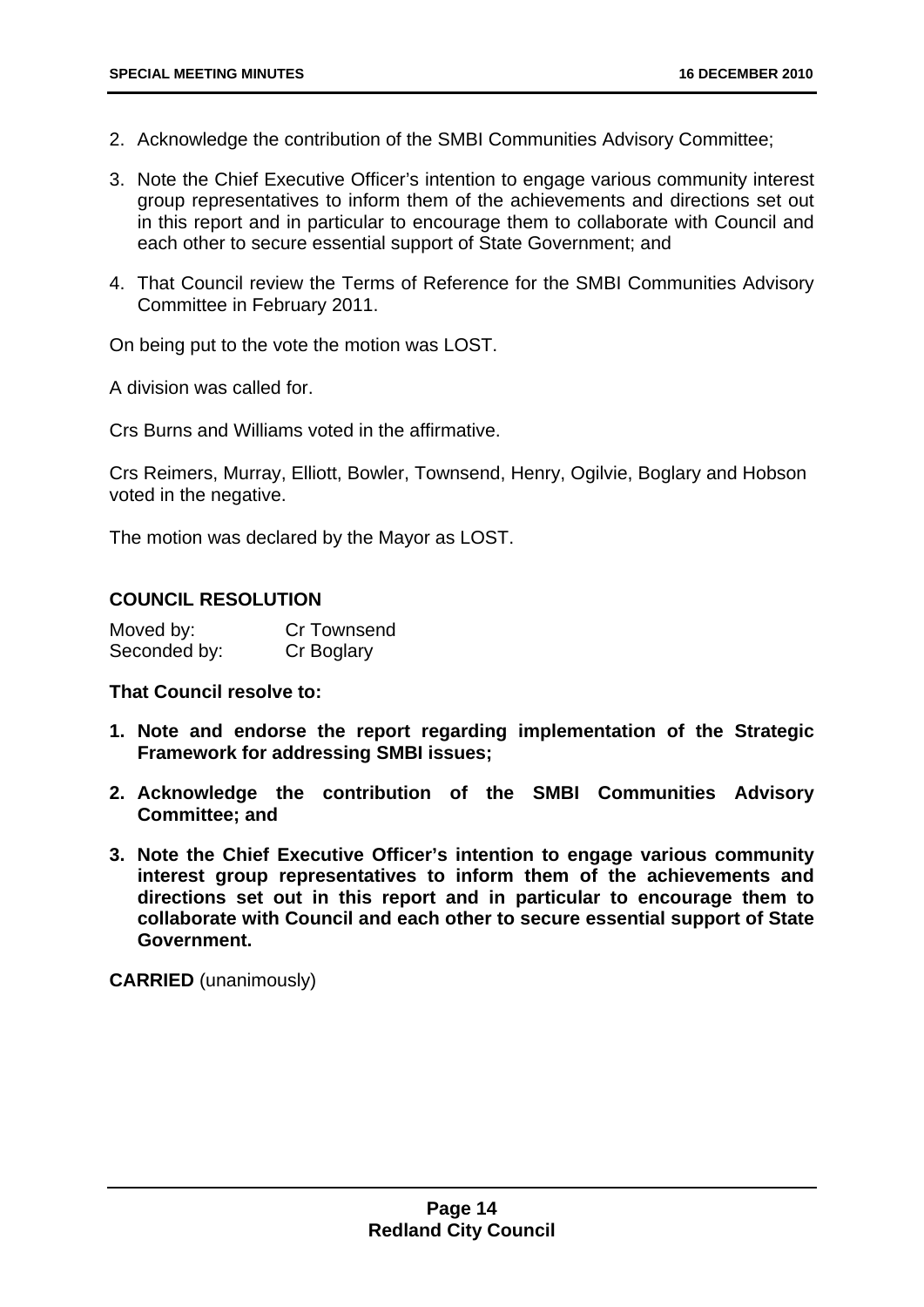#### <span id="page-15-0"></span>**5.2 SMBI INTEGRATED LOCAL TRANSPORT PLAN UPDATE**

| <b>Dataworks Filename:</b>       | <b>RTT SMBI Integrated Local Transport Plan</b>                                                    |
|----------------------------------|----------------------------------------------------------------------------------------------------|
| <b>Attachments:</b>              | <b>Attachment 1 - Preliminary Project Plan</b><br><b>Attachment 2 - SMBI ILTP Discussion Paper</b> |
| <b>Responsible Officer Name:</b> | <b>David Elliott</b><br><b>Manager Infrastructure Planning</b>                                     |
| <b>Author Name:</b>              | <b>Janet Smith</b><br><b>Advisor Transport Planning</b>                                            |

#### **EXECUTIVE SUMMARY**

- The SMBI ILTP continues its progress current highlights include the key supporting studies nearing their completion and the release of the community and stakeholder discussion paper for feedback
- Over recent months this project has experienced delays due to:
	- o Delays on key supporting studies:
		- Alternative barge route study
		- **Travel mobility study**
	- o Delay on the release of the *Southern Moreton Bay Islands Integrated Local Transport Review: a community and stakeholder discussion paper* (refer Attachment 2)
- Two (2) key community engagement activities, namely the 'Speak Out' style event and deliberative forum/workshop are scheduled for mid-February (actual date TBA)
- Following from the above engagement the consultant Aurecon will draft the *2011 SMBI ILTP*
- Consultation is required for **draft** *2011 SMBI ILTP* it is proposed this is undertaken as part of the overall Redlands Transport Plan review which is currently in the preliminary stages (refer Attachment 1 - Preliminary Project Plan).

#### **PURPOSE**

The purpose of this report is to provide an update on the Southern Moreton Bay Islands Integrated Local Transport Plan.

#### **BACKGROUND AND ISSUES**

The revised *SMBI ILTP,* an update on the 2002 document was originally scheduled to be completed by the end of 2010. A key part of this project was that it would draw on information from supporting studies, namely the *Alternative barge route assessment* and the *Travel mobility survey*. Both these studies have experienced delays, and this has impacted on the overall timeframe for completion of this project.

The SMBI ILTP review involved comprehensive community engagement. These engagement activities have been impacted on as a result of delays to supporting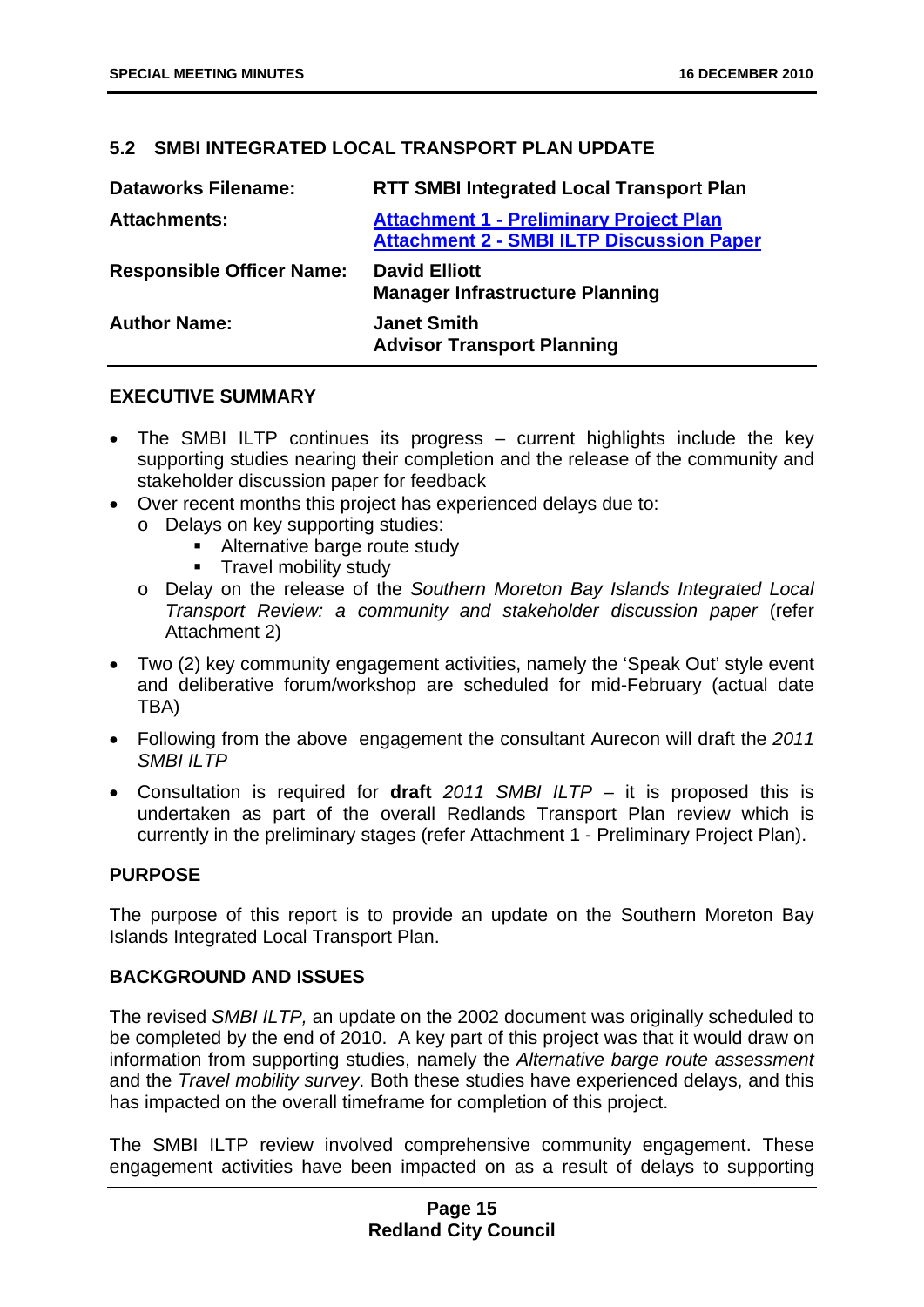studies, however also the delayed released on the *Southern Moreton Bay Islands Integrated Local Transport Review: a community and stakeholder discussion paper.* 

There are two (2) key upcoming community engagement activities, namely the 'Speak Out' style event and deliberative forum/workshop. The 'Speak Out' event will be held on Russell Island, in a similar style to that held on Macleay Island earlier in the year. This event stems from a commitment to the community to undertake such an event on Russell Island. This event will allow Council to present information to the community from the alternative barge study and also the travel mobility survey, and also present feedback it has received in response to the *Southern Moreton Bay Islands Integrated Local Transport Review: a community and stakeholder discussion paper.*

Feedback from the community to this discussion paper closes COB 4 February 2011. The community will have the opportunity to provide further input at the 'Speak Out' and forum.

The deliberative forum/workshop aims to engage members the community and also corporate and government stakeholders in a discussion that distils feedback and presents outcomes of the discussion paper and supporting studies, and also independent submissions by SMBI Forum, Save Our Parking Spot (SOPS) and Moreton Bay Combined Islands Association. The outcome sought from this event is a recommended (based on agreed criteria) list of actions to inform the drafting of the *2011 SMBI ILTP*.

Following on from the engagement events the Consultants, Aurecon, will draft the *2011 SMBI ILTP* Consultation of this draft plan. It is proposed this is undertaken as part of the whole of Redlands Transport Plan review, which is currently in the preliminary stages. Please see Attachment 1 - Preliminary Project Plan.

#### **RELATIONSHIP TO CORPORATE PLAN**

The recommendation primarily supports Council's strategic priority 5: wise planning and design.

#### **FINANCIAL IMPLICATIONS**

Funds to undertake the finalisation of the SMBI ILTP including community engagement are inclusive in the current budget.

#### **PLANNING SCHEME IMPLICATIONS**

The Land Use Planning Group was consulted and it is considered that the outcome of recommendations in this report will not require any amendments to the Redlands Planning Scheme.

#### **CONSULTATION**

This report has been discussed with the divisional Councillor.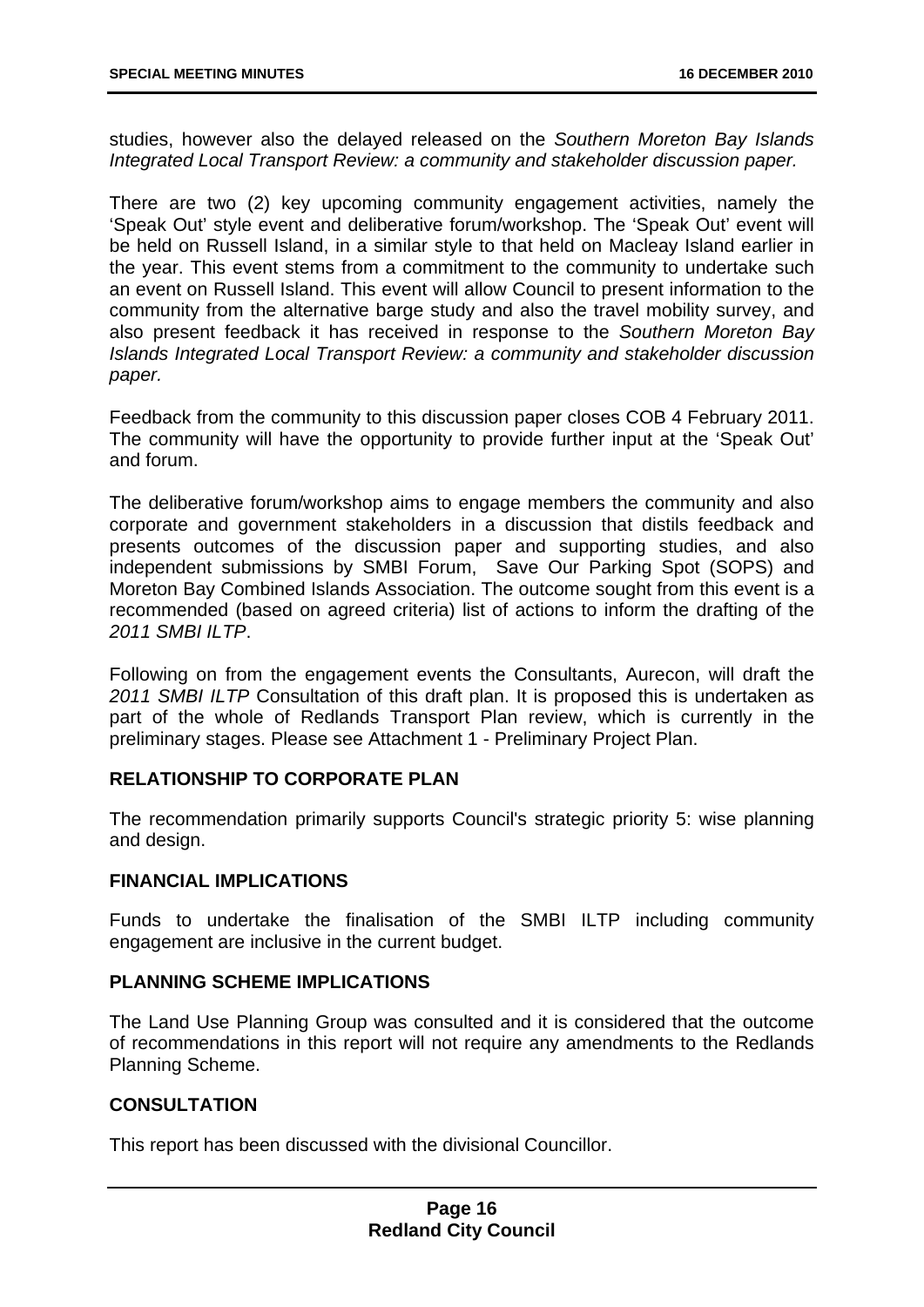#### **OPTIONS**

#### **PREFERRED**

That Council resolve as follows:

- 1. To receive the SMBI ILTP update report and note the proposed upcoming *SpeakOut and Community Forum*; and
- 2. That the release of the Southern Moreton Bay Island Integrated Local Transport Review, a community and stakeholder discussion paper be ratified.

#### **ALTERNATIVE**

No alternative is proposed.

#### **OFFICER'S RECOMMENDATION**

That Council resolve as follows:

- 1. To receive the SMBI ILTP update report and note the proposed upcoming *SpeakOut and Community Forum*; and
- 2. That the release of the Southern Moreton Bay Island Integrated Local Transport Review, a community and stakeholder discussion paper be ratified.

#### **COUNCIL RESOLUTION**

| Moved by:    | Cr Townsend      |
|--------------|------------------|
| Seconded by: | <b>Cr Bowler</b> |

#### **That Council resolve as follows:**

- **1. To receive the SMBI ILTP update report and note the proposed upcoming**  *SpeakOut and Community Forum***; and**
- **2. That the release of the Southern Moreton Bay Island Integrated Local Transport Review, a community and stakeholder discussion paper be ratified.**

#### **AMENDMENT MOTION**

| Moved by:    | <b>Cr Williams</b> |
|--------------|--------------------|
| Seconded by: | Cr Burns           |

**That a new point 3 be added to the resolution as follows:** 

#### **3. That the submission period be extended to 18 February 2011.**

On being put to the vote the amendment was **CARRIED**.

A division was called for.

Crs Burns, Reimers, Murray, Williams, Ogilvie, Boglary and Hobson voted in the affirmative.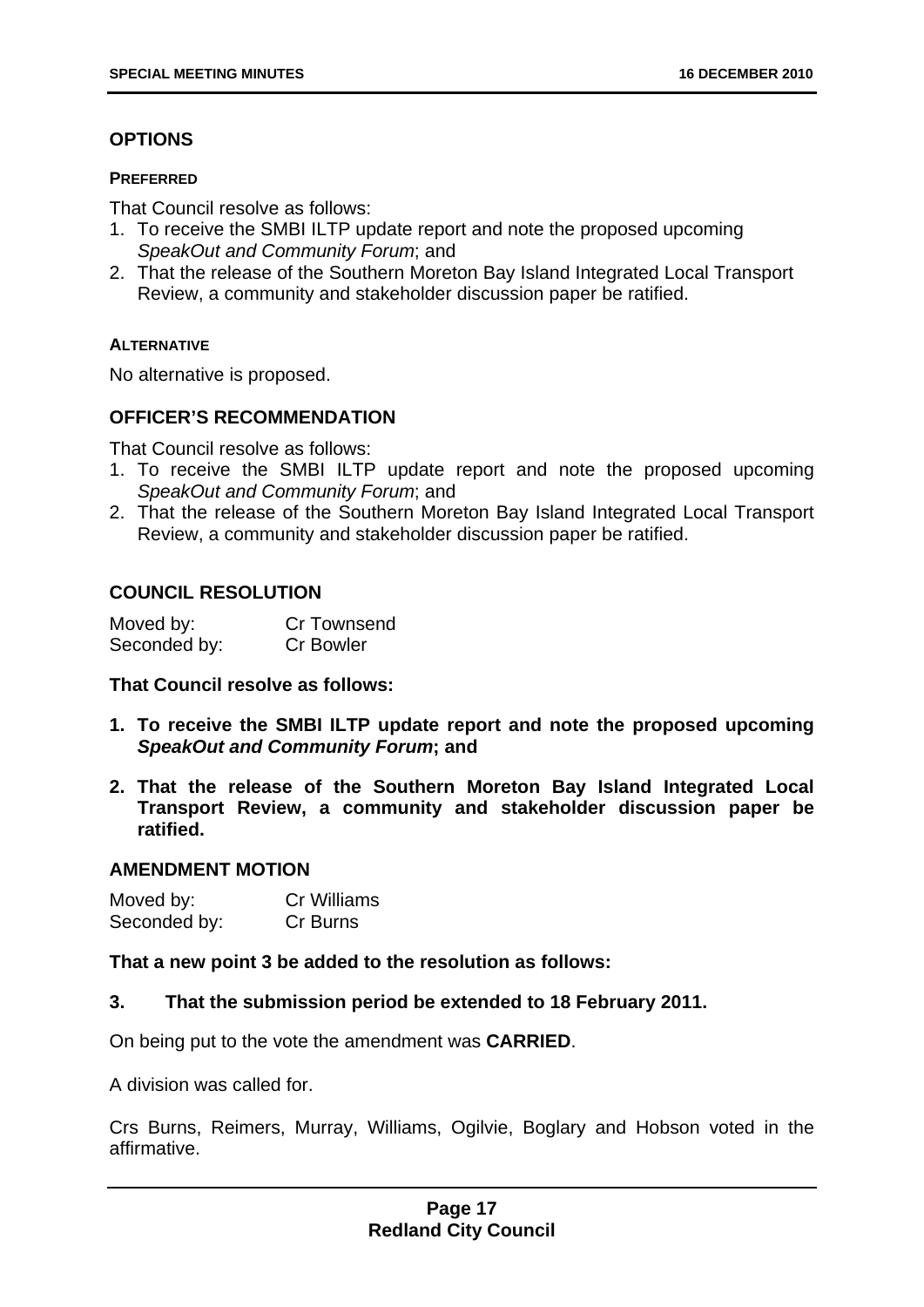Crs Elliott, Bowler, Townsend and Henry voted in the negative.

The motion was declared by the Mayor as **CARRIED**.

The motion, with the amendment, became the motion and was put as follows:

#### **That Council resolve as follows:**

- **1. To receive the SMBI ILTP update report and note the proposed upcoming**  *SpeakOut and Community Forum***;**
- **2. That the release of the Southern Moreton Bay Island Integrated Local Transport Review, a community and stakeholder discussion paper be ratified; and**
- **3. That the submission period be extended to 18 February 2011.**

#### **CARRIED**

A division was called for.

Crs Burns, Reimers, Murray, Williams, Ogilvie, Boglary and Hobson voted in the affirmative.

Crs Elliott, Bowler, Townsend and Henry voted in the negative.

The motion was declared by the Mayor as **CARRIED**.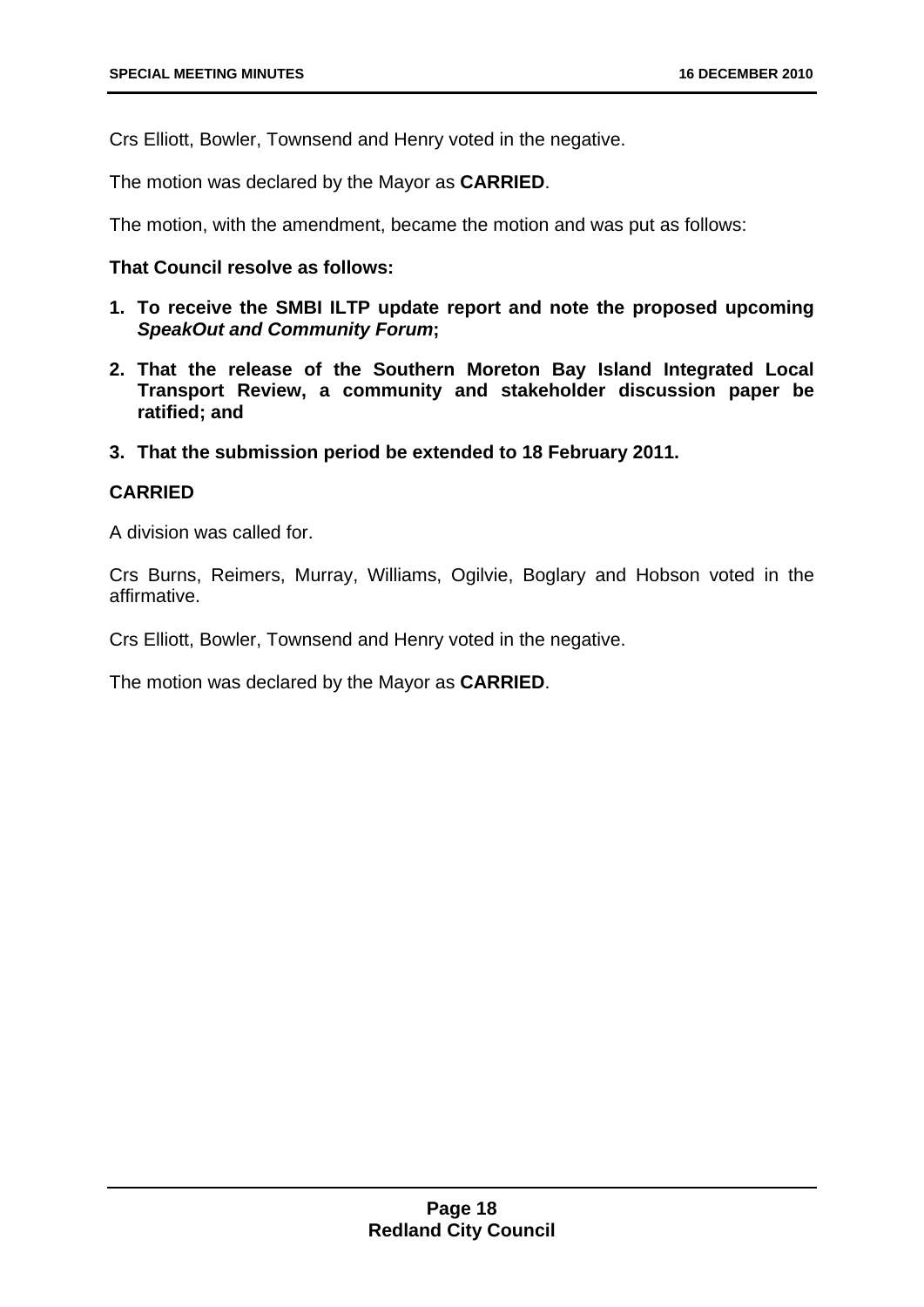#### <span id="page-19-0"></span>**6 CLOSED SESSION ITEMS**

#### **MOTION TO CLOSE MEETING**

| Moved by:    | <b>Cr Bowler</b> |
|--------------|------------------|
| Seconded by: | Cr Henry         |

That the meeting be closed to the public under section 72 (1) of the *Local Government (Operations) Regulation 2010* to permit discussion on the following item:

6.1 SMBI Water Transport Alternative Route Study

*The reason that is applicable is as follows:* 

*"(h) other business for which a public discussion would be likely to prejudice the interests of the local government or someone else, or enable a person to gain a financial advantage."* 

#### CARRIED

A division was called for.

Crs Reimers, Murray, Elliott, Bowler, Henry, Ogilvie, Boglary and Hobson voted in the affirmative.

Crs Burns, Williams and Townsend voted in the negative.

The motion was declared by the Mayor as CARRIED.

#### **MOTION TO ADJOURN MEETING (10.45AM)**

| Moved by:    | <b>Cr Reimers</b> |
|--------------|-------------------|
| Seconded by: | Cr Williams       |

That the meeting adjourn for a five (5) minute break.

CARRIED

#### **MOTION TO RESUME MEETING (10.59AM)**

Moved by: Cr Reimers Seconded by: Cr Williams

That the meeting resume.

CARRIED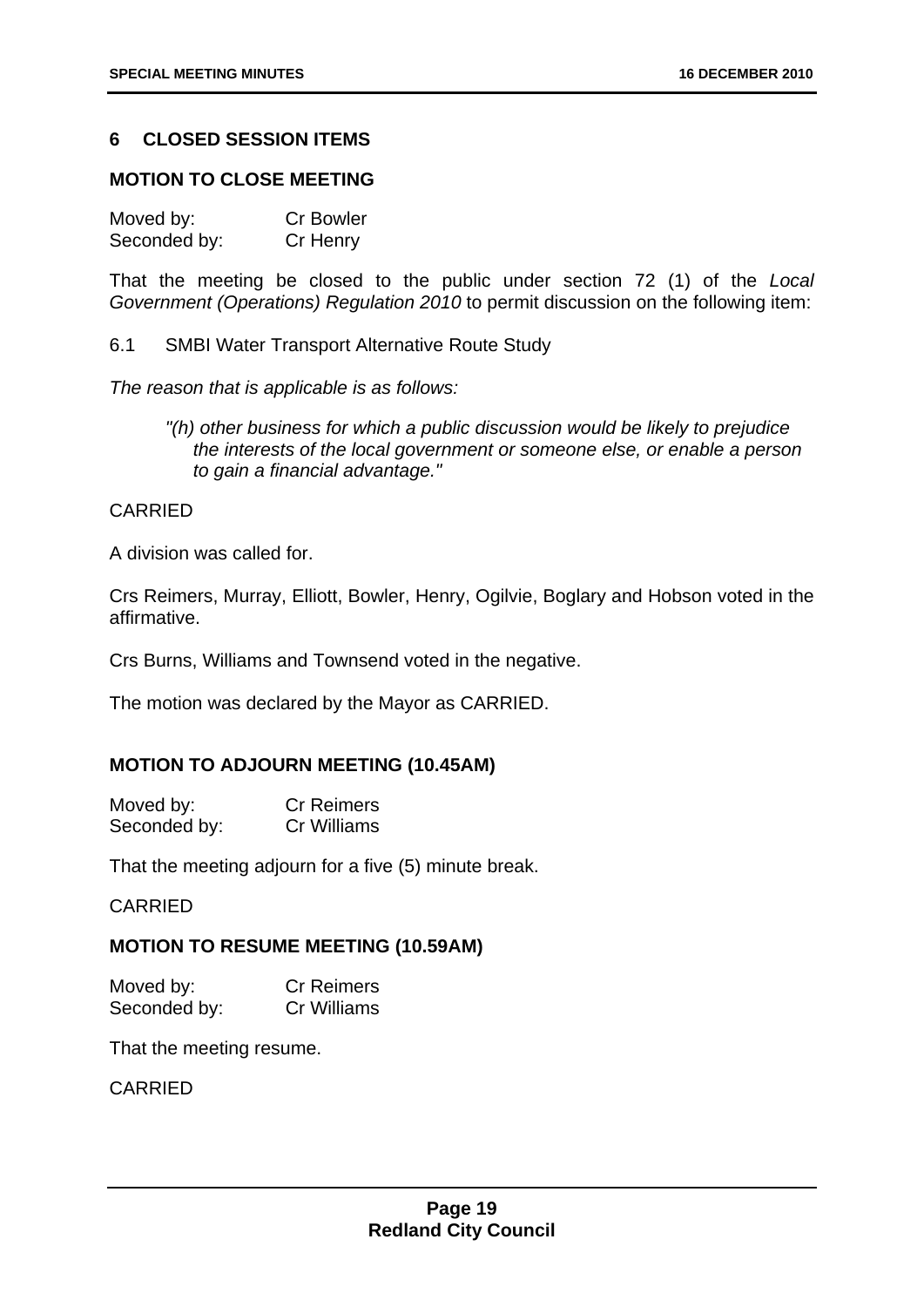#### <span id="page-20-0"></span>**MOTION TO REOPEN MEETING**

| Moved by:    | <b>Cr Bowler</b> |
|--------------|------------------|
| Seconded by: | Cr Henry         |

That the meeting be again opened to the public.

CARRIED

#### **6.1 SMBI WATER TRANSPORT ALTERNATIVE ROUTE STUDY**

| <b>Dataworks Filename:</b>       | <b>RTT Marine Landing Facilities - Bay Islands</b>                   |
|----------------------------------|----------------------------------------------------------------------|
| <b>Responsible Officer Name:</b> | <b>David Elliott</b><br><b>Manager Infrastructure Planning Group</b> |
| <b>Author Name:</b>              | <b>Thomas Rose</b><br><b>Advisor Marine Investigations</b>           |

#### **EXECUTIVE SUMMARY**

A confidential report from Manager Infrastructure Planning Group, dated 13 December 2010 was discussed in closed session pursuant to section 72(1)(e) of the *Local Government (Operations) Regulation 2010.*

#### **COUNCIL RESOLUTION**

| Moved by:    | Cr Townsend |
|--------------|-------------|
| Seconded by: | Cr Henry    |

**That Council resolve as follows:** 

- **1. To note the draft SMBI Water Transport Alternative Route Study & integrate the findings as part of the SMBI ILTP project;**
- **2. That, in addition, it notes that it is beyond Council's capacity to fund capital costs of this infrastructure;**
- **3. That it also forward the SMBI Water Transport Alternative Route Study to the State Government, private operators and consortiums interested in any of the proposals investigated to undertake their own economic analysis and other major assessments for alternate barge routes and bridge options if they so wish; and**
- **4. That Council explore with current operator and potential operators (as well as the State Government and other stakeholders) options to make barge travel via the Weinam Creek to Bay Islands transport corridor a more attractive alternative for barge travel, including, but not exclusive to:** 
	- **Regulation**
	- **Subsidies, and**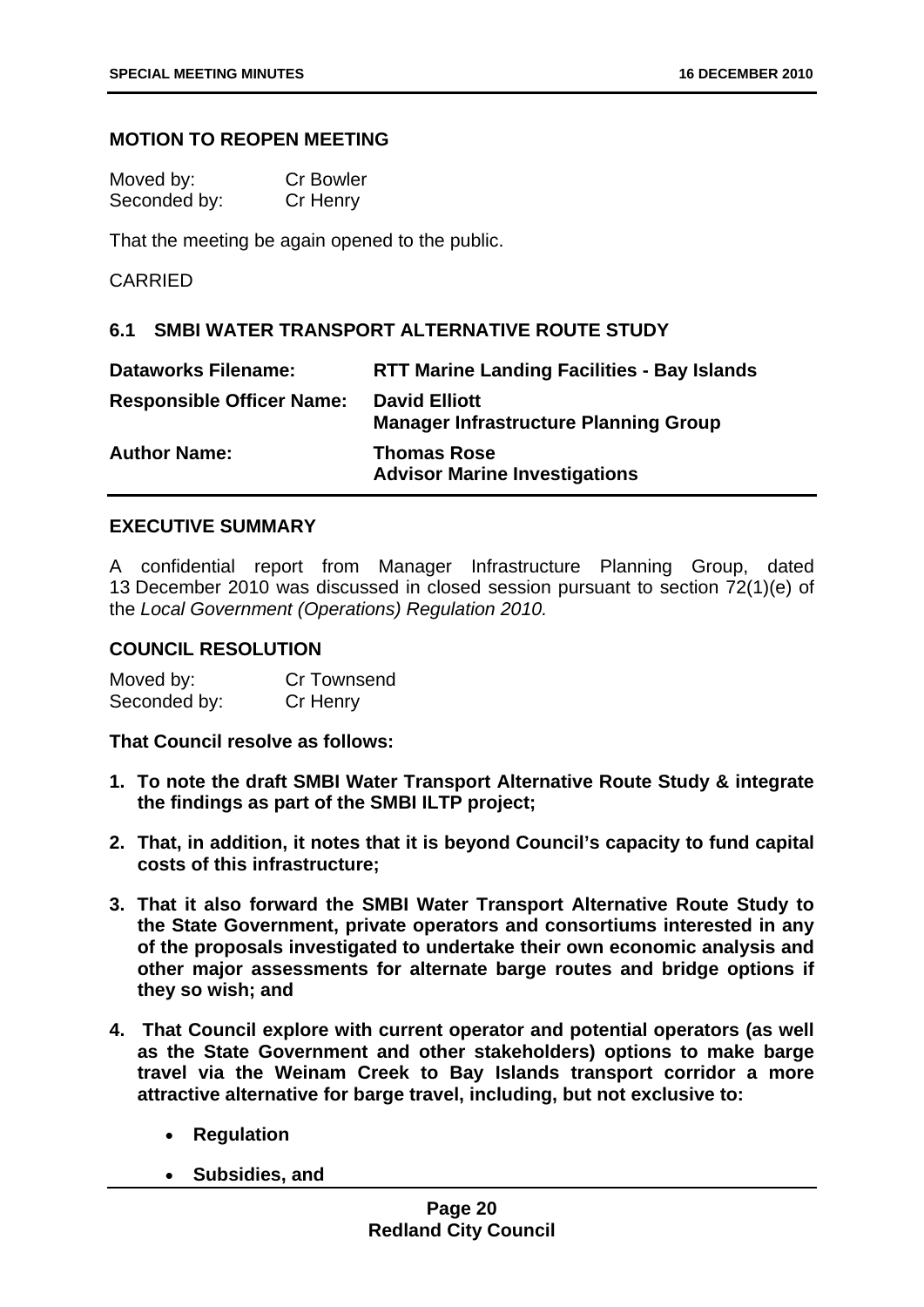- **Streamlining opportunities for more efficient and environmentally sensitive services; and**
- **5. That Council ask the consultant to finalise the report and develop contextual detail re financial aspects and to add conclusions prior to public release.**

**CARRIED**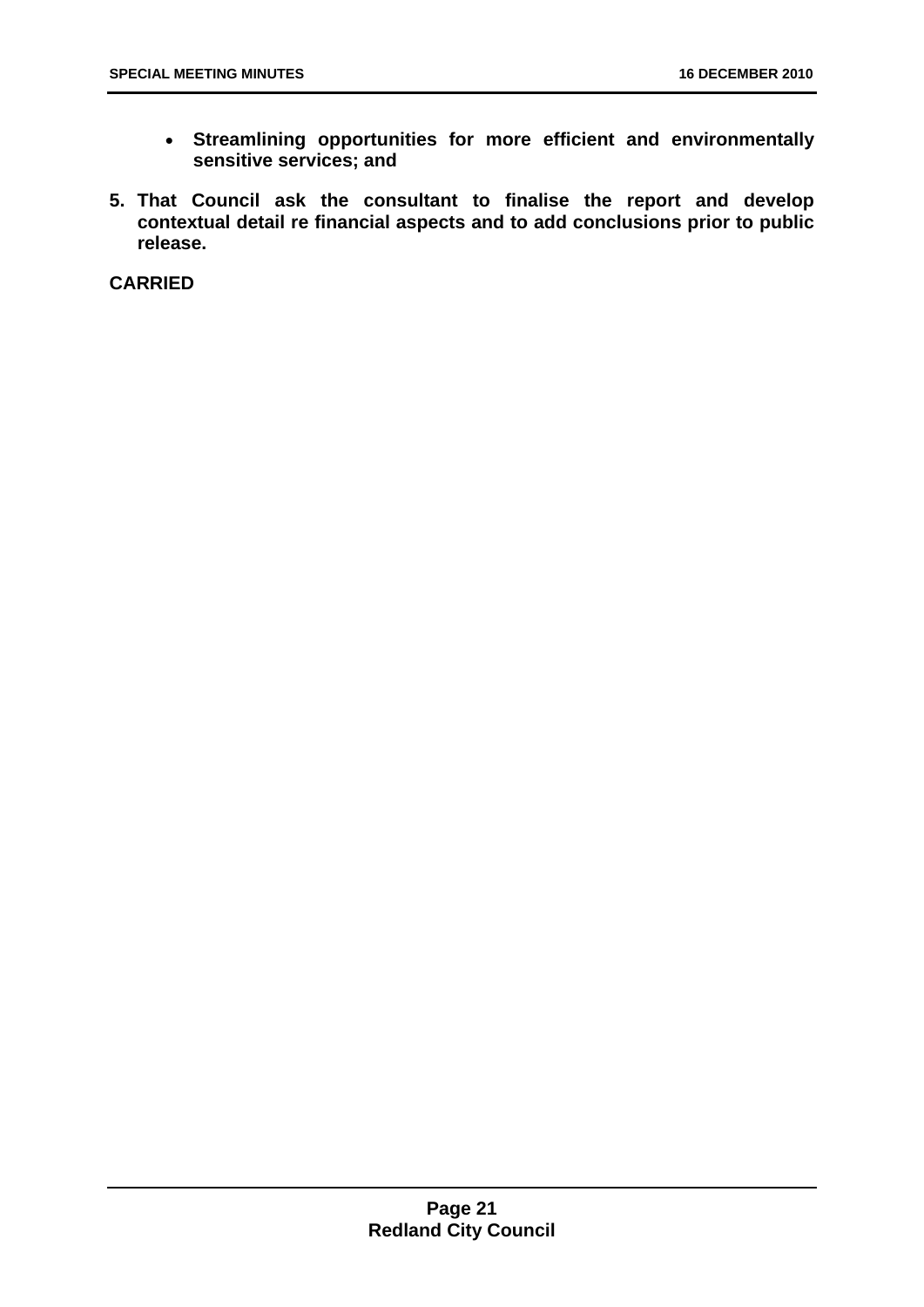#### <span id="page-22-0"></span>**MOTION TO CLOSE MEETING**

| Moved by:    | Cr Williams |
|--------------|-------------|
| Seconded by: | Cr Boglary  |

That the meeting be closed to the public under section 72 (1) of the *Local Government (Operations) Regulation 2010* to permit discussion on the following item:

6.2 Redland Bay Centre and Foreshore Master Plan: Alternative Implementation **Strategy** 

*The reason that is applicable is as follows:* 

*"(h) other business for which a public discussion would be likely to prejudice the interests of the local government or someone else, or enable a person to gain a financial advantage."* 

CARRIED

#### **MOTION TO OPEN MEETING TO THE PUBLIC**

| Moved by:    | <b>Cr Williams</b> |
|--------------|--------------------|
| Seconded by: | <b>Cr Elliott</b>  |

That the meeting be open to the public.

On being put to the vote the motion was LOST.

#### **MOTION TO REOPEN MEETING**

| Moved by:    | <b>Cr Williams</b> |
|--------------|--------------------|
| Seconded by: | Cr Ogilvie         |

That the meeting be again opened to the public.

CARRIED

#### **6.2 REDLAND BAY CENTRE AND FORESHORE MASTER PLAN: ALTERNATIVE IMPLEMENTATION STRATEGY**

| <b>Dataworks Filename:</b>       | LUP Planning - Redland Bay Centre & Foreshore<br><b>Plan</b> |
|----------------------------------|--------------------------------------------------------------|
| <b>Responsible Officer Name:</b> | <b>Gary Stevenson</b><br><b>Chief Executive Officer</b>      |
| <b>Author Name:</b>              | <b>Gary Stevenson</b><br><b>Chief Executive Officer</b>      |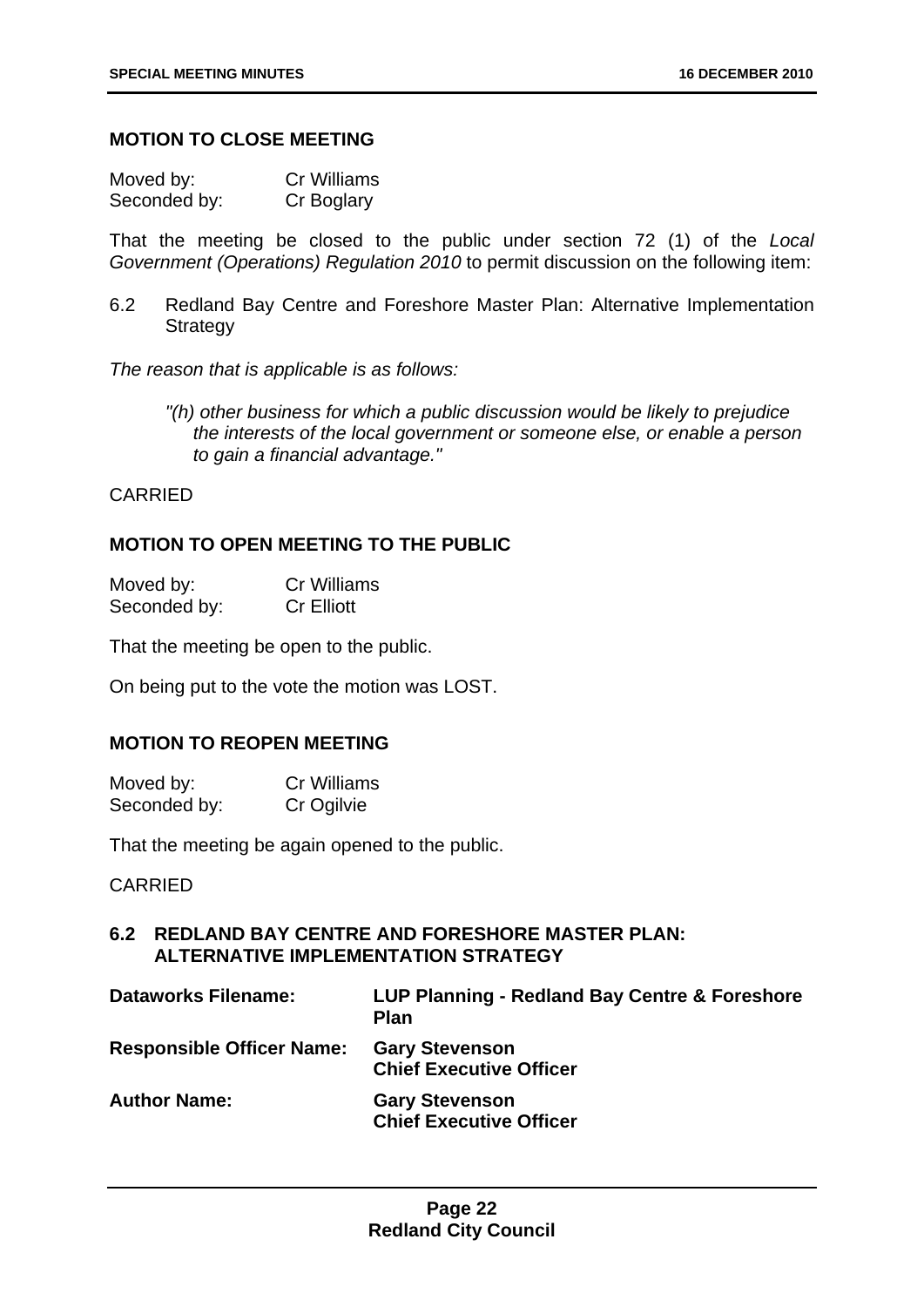#### **EXECUTIVE SUMMARY**

A confidential report from Chief Executive Officer, dated 13 December 2010 was discussed in closed session pursuant to section 72(1)(e) of the *Local Government (Operations) Regulation 2010.*

#### **COUNCIL RESOLUTION**

| Moved by:    | <b>Cr Williams</b> |
|--------------|--------------------|
| Seconded by: | Cr Ogilvie         |

**That Council resolve to:** 

- **1. Note and endorse the report regarding alternative implementation strategy for the Redland Bay Centre and Foreshore Master Plan;**
- **2. Authorise the Chief Executive Officer to commence a staged approach to market testing for a private/public partnership in accordance with recommendations of Coffey Commercial Advisory (dated 15 December 2010) subject to progressive reports to Council;**
- **3. Refer operational funding required for consultancy services associated with the market testing to the next quarterly budget review; and**
- **4. Endorse the concept of a lower cost interim Weinam Creek car park project proposal.**

#### **CARRIED**

A division was called for.

Crs Burns, Reimers, Murray, Elliott, Williams, Henry, Ogilvie, Boglary and Hobson voted in the affirmative.

Crs Bowler and Townsend voted in the negative.

The motion was declared by the Mayor as **CARRIED**.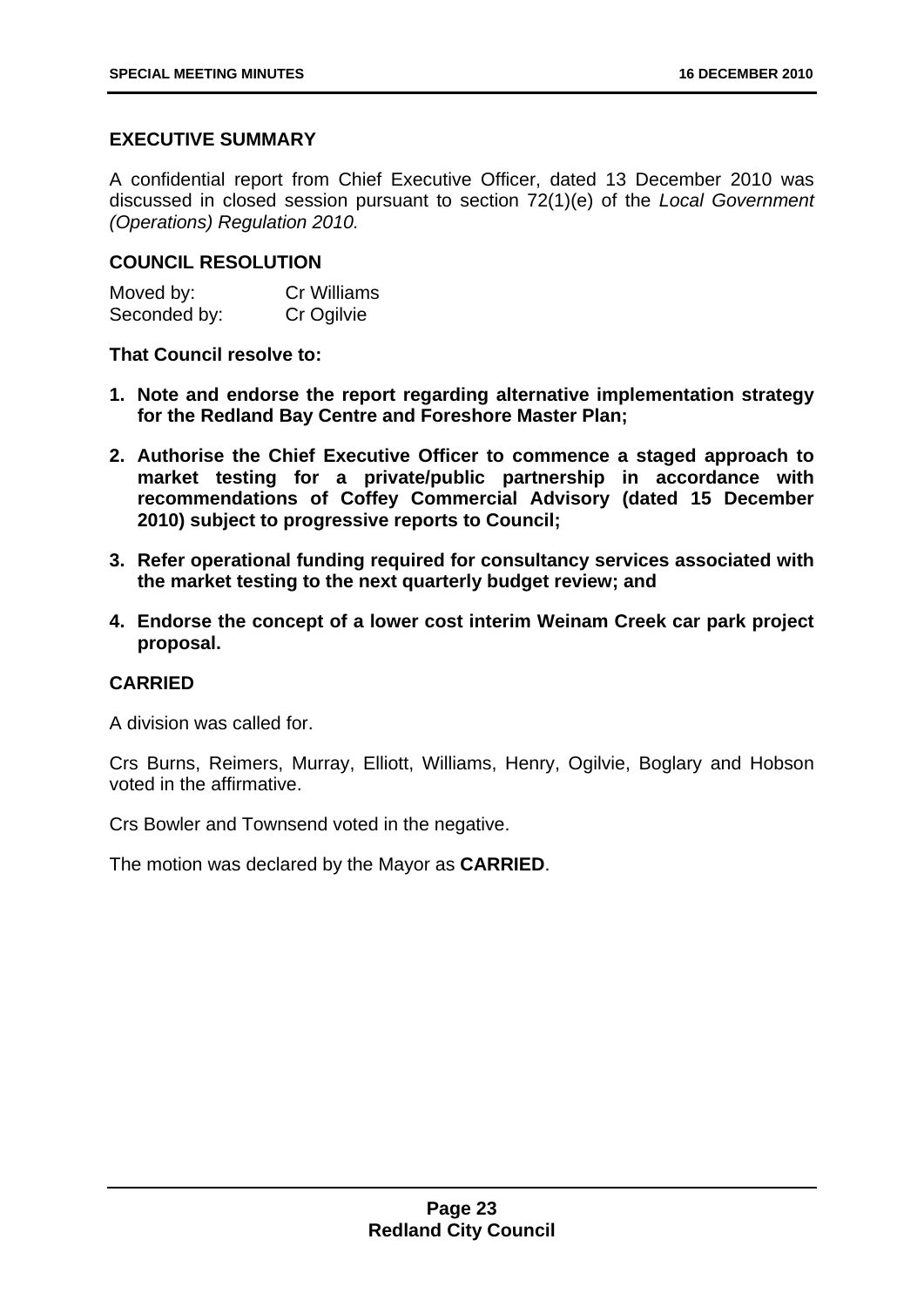#### <span id="page-24-0"></span>**6.3 COMMUNICATIONS STRATEGY – SOUTHERN MORETON BAY ISLANDS**

| <b>Dataworks Filename:</b>       | <b>LUP SMBI - General</b>                               |
|----------------------------------|---------------------------------------------------------|
| <b>Responsible Officer Name:</b> | <b>Gary Stevenson</b><br><b>Chief Executive Officer</b> |
| <b>Author Name:</b>              | <b>Gary Stevenson</b><br><b>Chief Executive Officer</b> |

#### **EXECUTIVE SUMMARY**

As highlighted in earlier reports in this agenda, the next six months is a critical phase of strategic planning for the Southern Moreton Bay Islands, and as such it is important that a comprehensive and structured communications approach is executed to optimise opportunity to engage the community and the State Government.

#### **PURPOSE**

The purpose of this report is to present the strategy and structure of a Communications Plan for the next six to twelve months.

#### **BACKGROUND**

At various times Council has undertaken comprehensive engagement of the SMBI Communities, including the following notable activities in recent years;

- Redland Planning Scheme (2005/06)
- Southern Redland and SMBI Place Project (2007/08)
- Redland Bay Centre and Foreshore Master Plan (2007/08/09)
- SMBI Sport and Recreation Strategy (2008)
- SMBI Strategic Framework (2009)
- Redland Social Infrastructure Strategy (2009)
- Redland 2030 Community Plan (2009/10)
- SMBI Integrated Local Transport Plan (2010)

Council has also engaged the Community on specific projects and programs quite effectively with specifically focussed Communications Plans.

However the next six to twelve months is a critical period that requires Council and the Communities to collaborate with the express aim of securing State Government support to address the issues that require significant resourcing.

It is therefore considered necessary to strategically draw the various engagement and advocacy activities into an integrated approach rather than deliver the various communications for each initiative individually.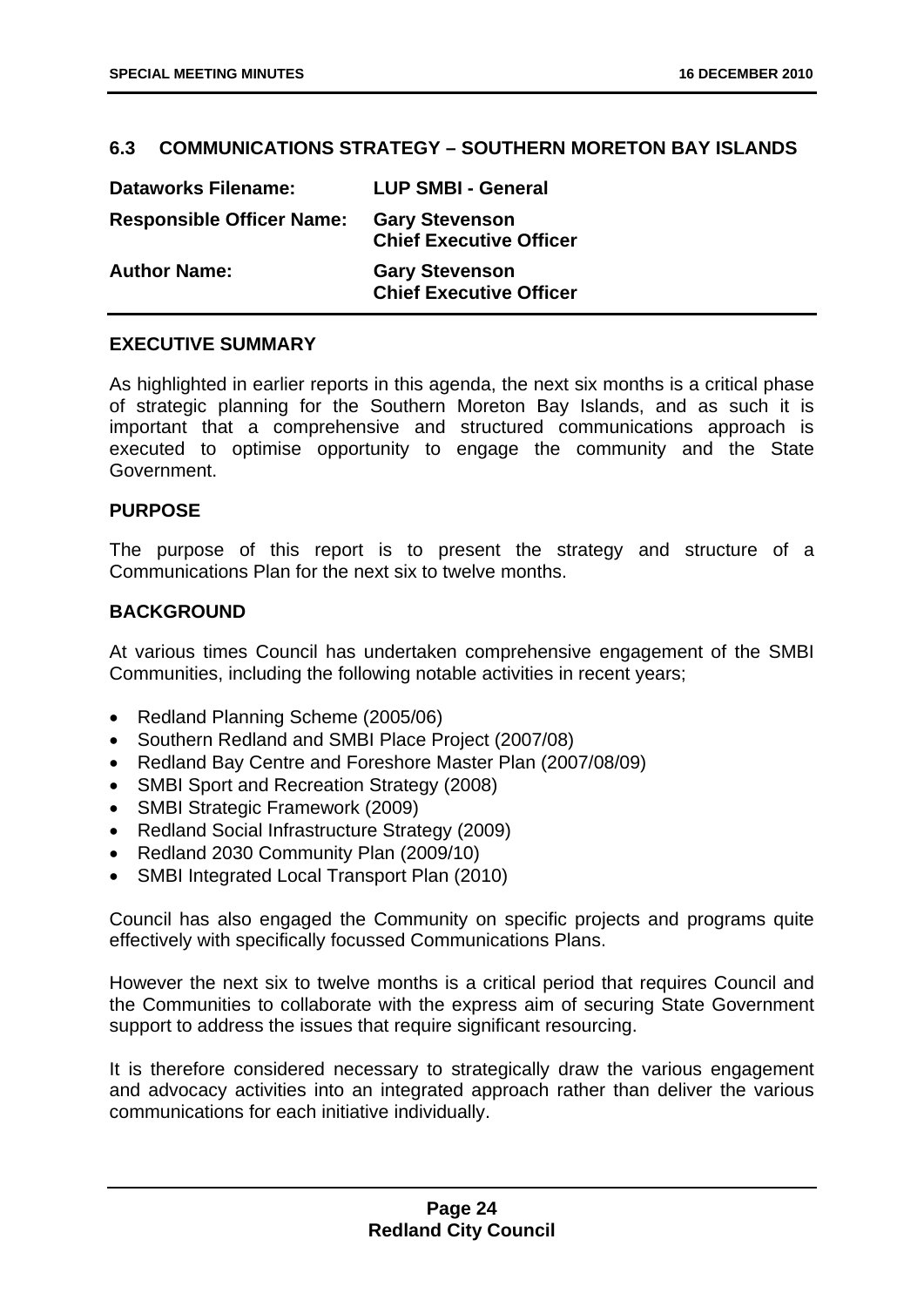#### **ISSUES**

The proposed Communications Strategy will be structured around three primary community engagement phases and will culminate in the intensive engagement of State Government as follows;

#### 1. "Big Picture" Phase

This phase will commence late in 2010 and continue into early 2011. Based on the aggregation of the various issues and initiatives set out in an earlier report in this agenda, it is intended to ensure that the Community is fully informed about the Strategic Framework and the critical goal of securing State Government support in mid to late 2011.

#### 2. ILTP Phase

This phase will reach its conclusion with the finalisation of the ILTP early to mid 2011. It will incorporate a range of initiatives on and off islands, including the finalisation of details for the interim stage of implementation of improvements to Weinam Creek marine transit facility and car-park and the outcomes of the Barge Study.

#### 3. New Strategic Plan Phase

The adoption of the new Strategic Plan is expected to be achieved in mid 2011 and will be the fundamental basis for lobbying State Government, however the prospect of success will be greatly enhanced if the Communities support is maximised. Hence this phase will be focussed on harnessing public support for the initiatives within the new Strategic Plan.

#### 4. State Government Phase

This will be carried out in mid to late 2011 and will involve a comprehensive period of advocacy to State Government and the Opposition with the objective of securing significant support prior to the 2011/12 State Government election.

To achieve the best possible outcomes it is intended to prepare more detailed action plans which will set out the timing and nature of the many engagement activities to be conducted over the next six to twelve months.

#### **RELATIONSHIP TO CORPORATE PLAN**

The recommendation primarily supports Council's strategic priority to provide a clear organisational direction supported by effective leadership and a framework of policies, plans and strategies that are responsive to the community's needs and which promote accountable and ethical standards of practice.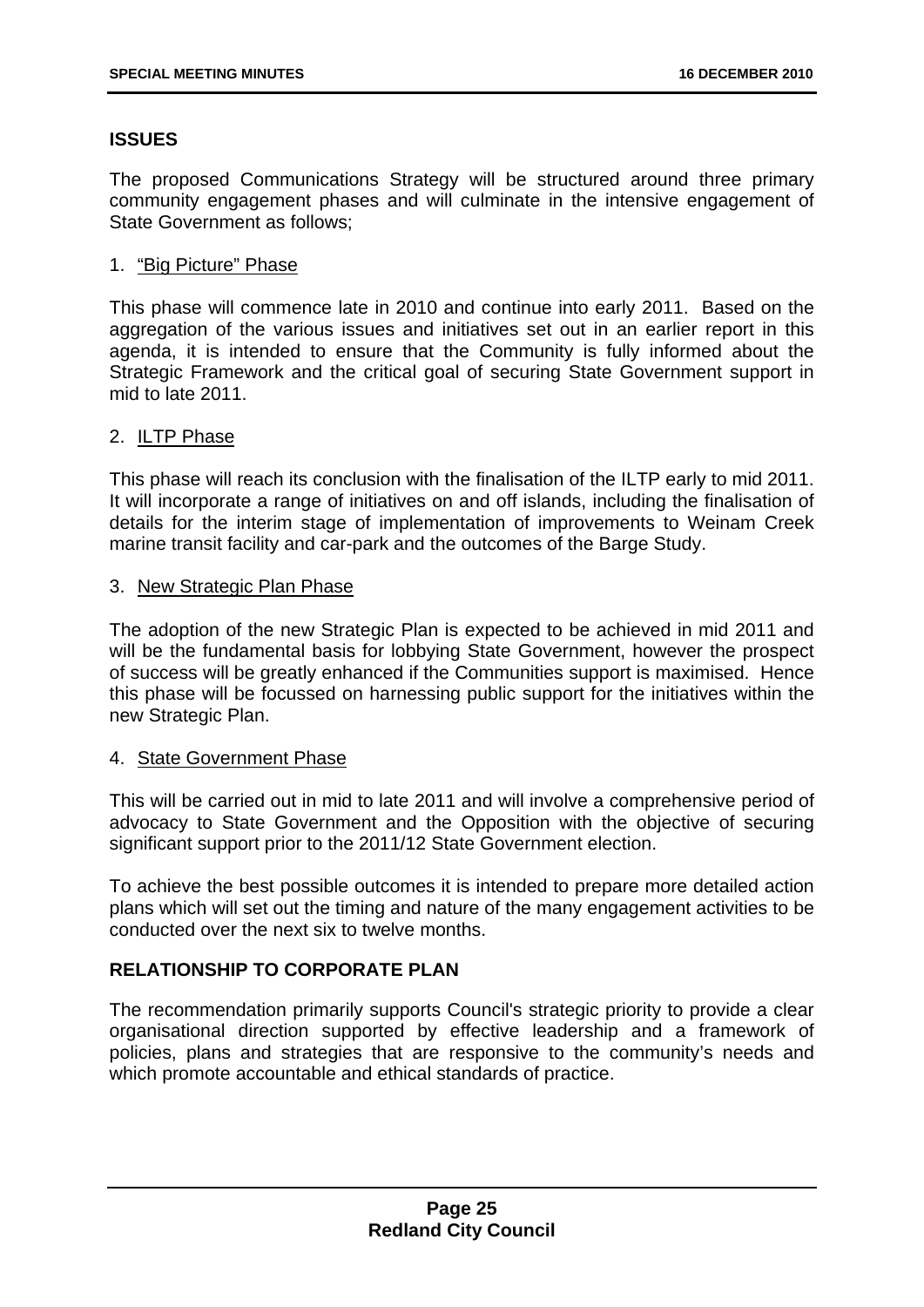#### **FINANCIAL IMPLICATIONS**

There will be a need to allocate adequate resources for the engagement and advocacy activities which will be subject to quarterly budget revision and the 2011/12 budget.

#### **PLANNING SCHEME IMPLICATIONS**

In the short term there are no implications for the Redland Planning Scheme, however, Strategic Planning outcomes may result in changes in due course.

#### **CONSULTATION**

This report was prepared following discussions with Officers from Planning & Policy Department and Marketing and Communications Group, and the Mayor and Divisional Councillor.

#### **OFFICER'S RECOMMENDATION/ COUNCIL RESOLUTION**

Moved by: Cr Williams Seconded by: Cr Ogilvie

**That Council resolve to note and endorse the four phases of engagement and advocacy.** 

**CARRIED** (unanimously)

(Crs Elliott and Townsend were not present when this motion was put.)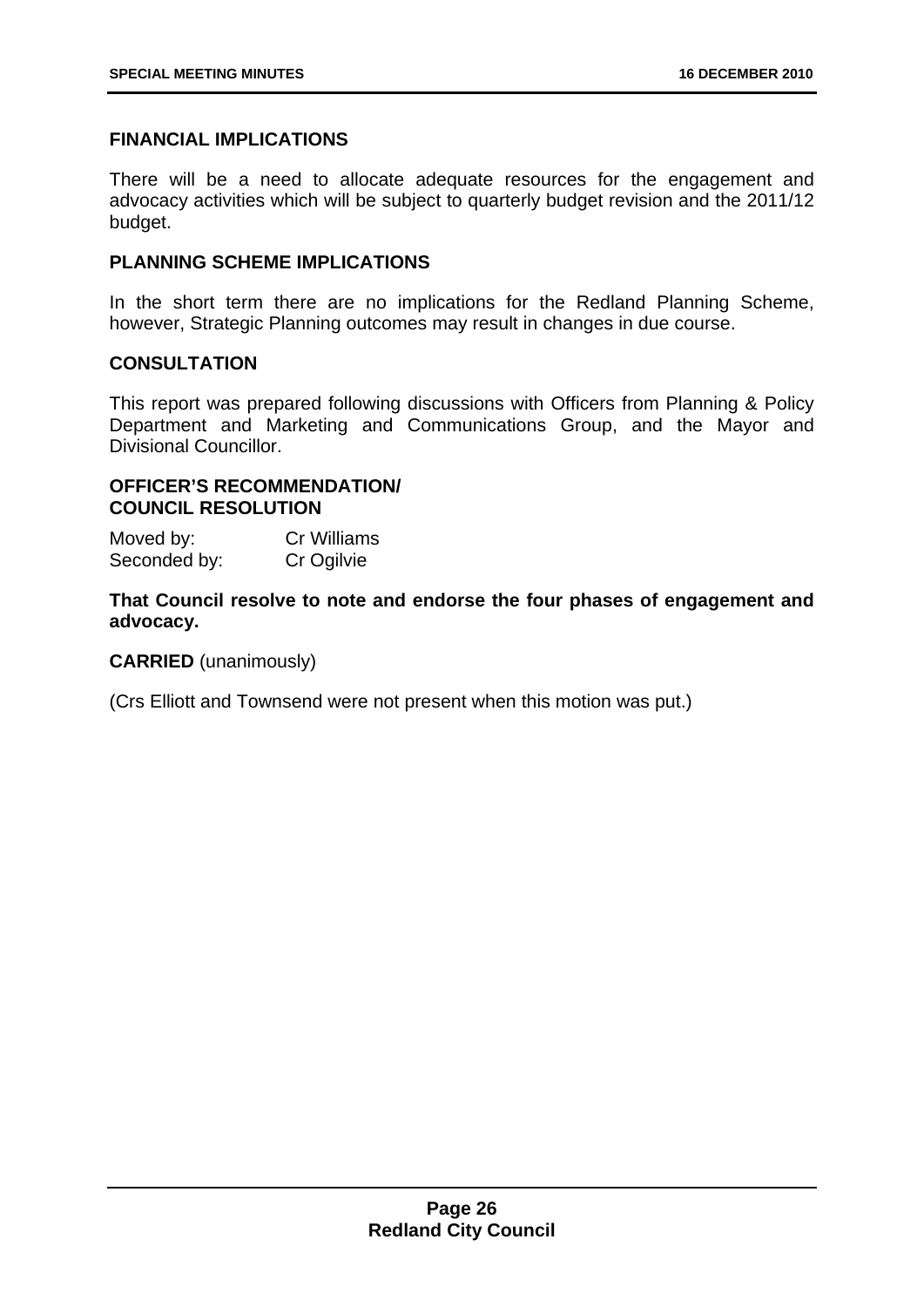#### <span id="page-27-0"></span>**MOTION TO CHANGE THE ORDER OF BUSINESS**

| Moved by:    | Cr Boglary |
|--------------|------------|
| Seconded by: | Cr Burns   |

That the order of business be altered to discuss item 6.5 *Native Title: Indigenous Land Use Agreement Negotiations* before item 6.4 *Complaint Regarding Mt Cotton Biomass Development*.

CARRIED

#### **MOTION TO CLOSE MEETING**

| Moved by:    | <b>Cr Williams</b> |
|--------------|--------------------|
| Seconded by: | <b>Cr Reimers</b>  |

That the meeting be closed to the public under section 72 (1) of the *Local Government (Operations) Regulation 2010* to permit discussion on the following item:

6.4 Native Title: Indigenous Land Use Agreement Negotiations

*The reason that is applicable is as follows:* 

*"(h) other business for which a public discussion would be likely to prejudice the interests of the local government or someone else, or enable a person to gain a financial advantage."* 

#### CARRIED

#### **MOTION TO REOPEN MEETING**

| Moved by:    | <b>Cr Reimers</b> |
|--------------|-------------------|
| Seconded by: | Cr Murray         |

That the meeting be again opened to the public.

CARRIED

#### **6.4 NATIVE TITLE: INDIGENOUS LAND USE AGREEMENT NEGOTIATIONS**

| <b>Dataworks Filename:</b>       | Native Title Claims - Quandamooka Minjerriba            |
|----------------------------------|---------------------------------------------------------|
| <b>Responsible Officer Name:</b> | <b>Gary Stevenson</b><br><b>Chief Executive Officer</b> |
| <b>Author Name:</b>              | <b>Andrew Ross</b><br><b>Manager Legal Services</b>     |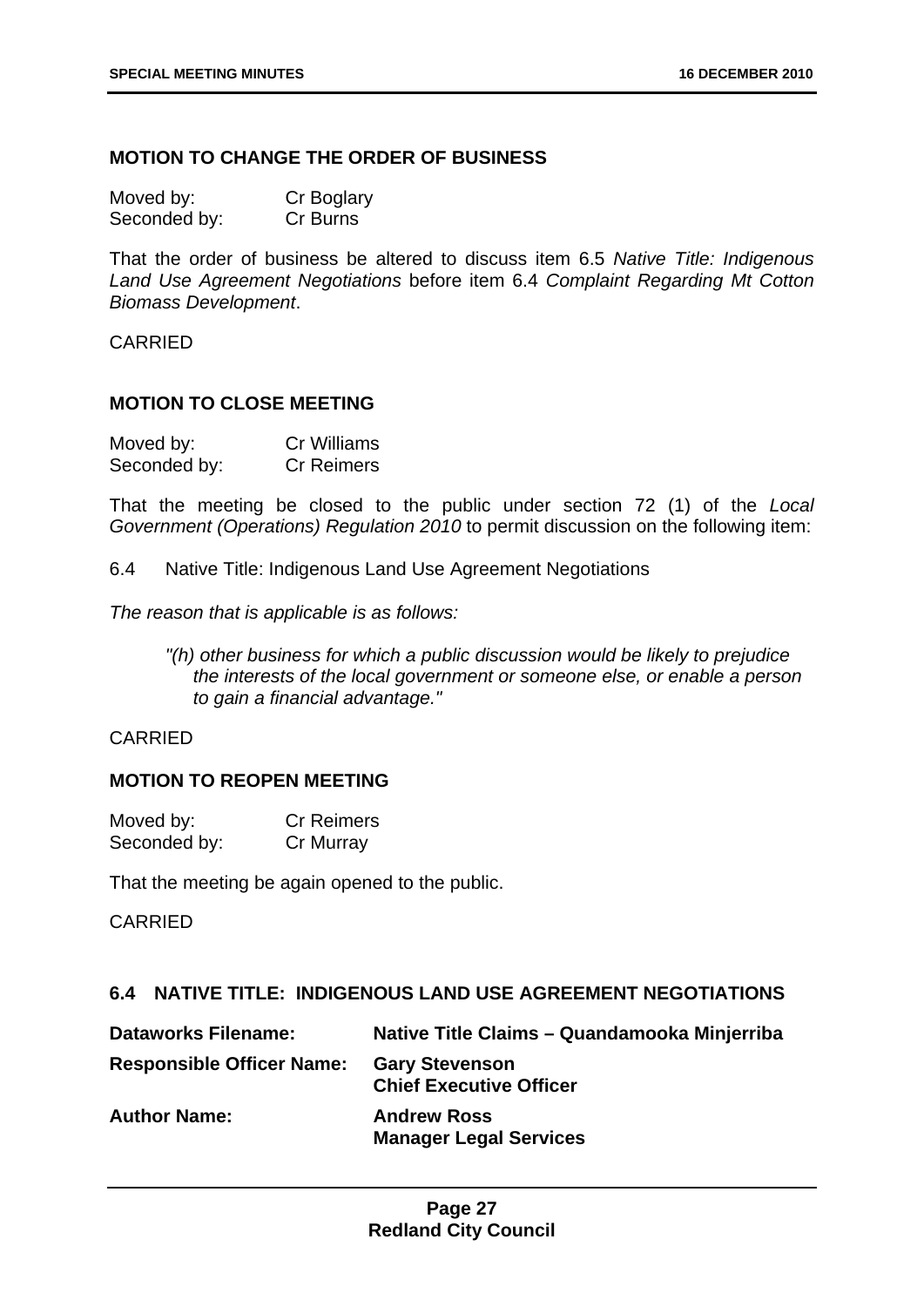#### **EXECUTIVE SUMMARY**

A confidential report from Chief Executive Officer, dated 13 December 2010 was discussed in closed session pursuant to section 72(1)(e) of the *Local Government (Operations) Regulation 2010.*

#### **COUNCIL RESOLUTION**

| Moved by:    | Cr Ogilvie |
|--------------|------------|
| Seconded by: | Cr Henry   |

**That Council resolve as follows:** 

- **1. To note the report and keep the report confidential until the determination of the Quandamooka Native Title Claim.**
- **2. To agree to the recognition of a 'right to live' in the draft consent determination if the Quandmooka People agree to include in the local government ILUA a clause stating that this right cannot be exercised on land in which Council holds an interest, namely parks and reserves.**
- **3. Council only supports the conversion of State land tenure to Aboriginal Land Act freehold land (or other tenure) to the Quandamoka People where compliant with contemporary town planning standards under the**  *Sustainable Planning Act 2009***.**
- **4. To seek further information and clarification from Quandamooka people on the commitments they seek from Council as part of the ILUA.**
- **5. To seek formal commitment from the State Government to open dialogue with Council to address land use and infrastructure implications of Native Title and NSI land releases.**
- **6. That Council:** 
	- **a. is satisfied that the services for indigenous Cultural heritage assessment by:** 
		- **i the Quandamooka Land Council Aboriginal Corporation for Southern Moreton Bay Islands; and**
		- **ii Minjerriba Moorgumpin Elders in Council Aboriginal Corporation for North Stradbroke Island because they are of such specialised and or confidential nature that it would be impractical to Council to invite tenders or quotations.**
	- **b. Delegates the Chief Executive Officer authority to:** 
		- **i to make, vary and discharge a contract with the Quandamooka Land Council Aboriginal Corporation for Southern Moreton Bay Islands and Minjerriba Moorgumpin Elders in Council Aboriginal**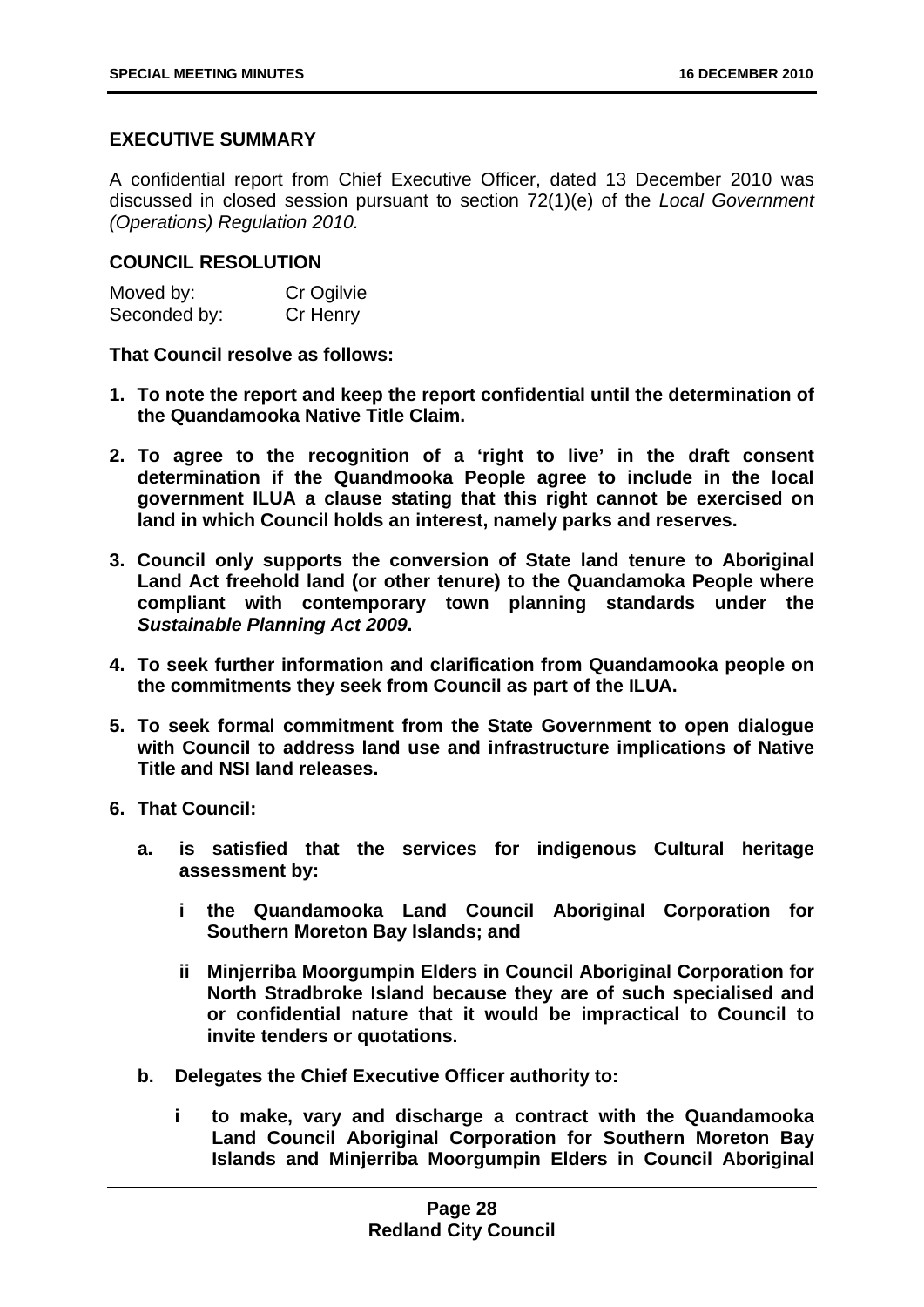**Corporation for North Stradbroke Island for indigenous Cultural heritage assessment; and** 

**ii sign all relevant documentation associated with those contracts.** 

**CARRIED**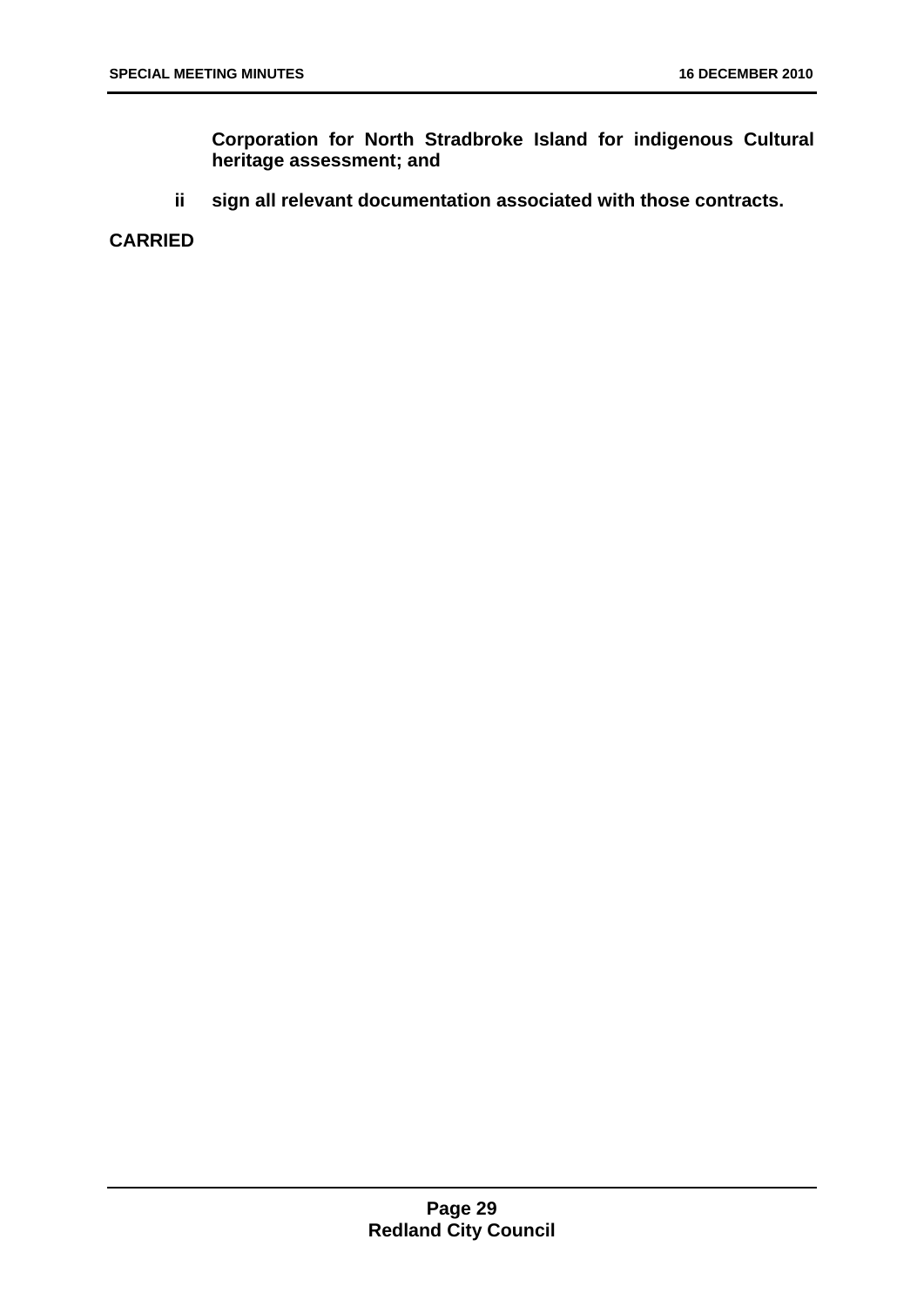#### <span id="page-30-0"></span>**MOTION TO CLOSE MEETING**

| Moved by:    | Cr Murray         |
|--------------|-------------------|
| Seconded by: | <b>Cr Reimers</b> |

That the meeting be closed to the public under section 72 (1) of the *Local Government (Operations) Regulation 2010* to permit discussion on the following item:

6.5 Complaint Regarding Mt Cotton Biomass Development

*The reason that is applicable is as follows:* 

*"(h) other business for which a public discussion would be likely to prejudice the interests of the local government or someone else, or enable a person to gain a financial advantage."* 

#### CARRIED

#### **MOTION TO REOPEN MEETING**

| Moved by:    | Cr Ogilvie        |
|--------------|-------------------|
| Seconded by: | <b>Cr Elliott</b> |

That the meeting be again opened to the public.

CARRIED

#### **6.5 COMPLAINT REGARDING MT COTTON BIOMASS DEVELOPMENT**

| <b>Dataworks Filename:</b>       | <b>GOV Special Meetings 2010</b>                        |
|----------------------------------|---------------------------------------------------------|
| <b>Responsible Officer Name:</b> | <b>Gary Stevenson</b><br><b>Chief Executive Officer</b> |
| <b>Author Name:</b>              | <b>Gary Stevenson</b><br><b>Chief Executive Officer</b> |

#### **EXECUTIVE SUMMARY**

A confidential report from Chief Executive Officer, dated 13 December 2010 was discussed in closed session pursuant to section 72(1)(e) of the *Local Government (Operations) Regulation 2010.*

#### **COUNCIL RESOLUTION**

| Moved by:    | <b>Cr Bowler</b>  |
|--------------|-------------------|
| Seconded by: | <b>Cr Elliott</b> |

#### **That Council resolve to:**

**1. Invite the complainant to provide a written response to the Investigation Report at his earliest convenience;**